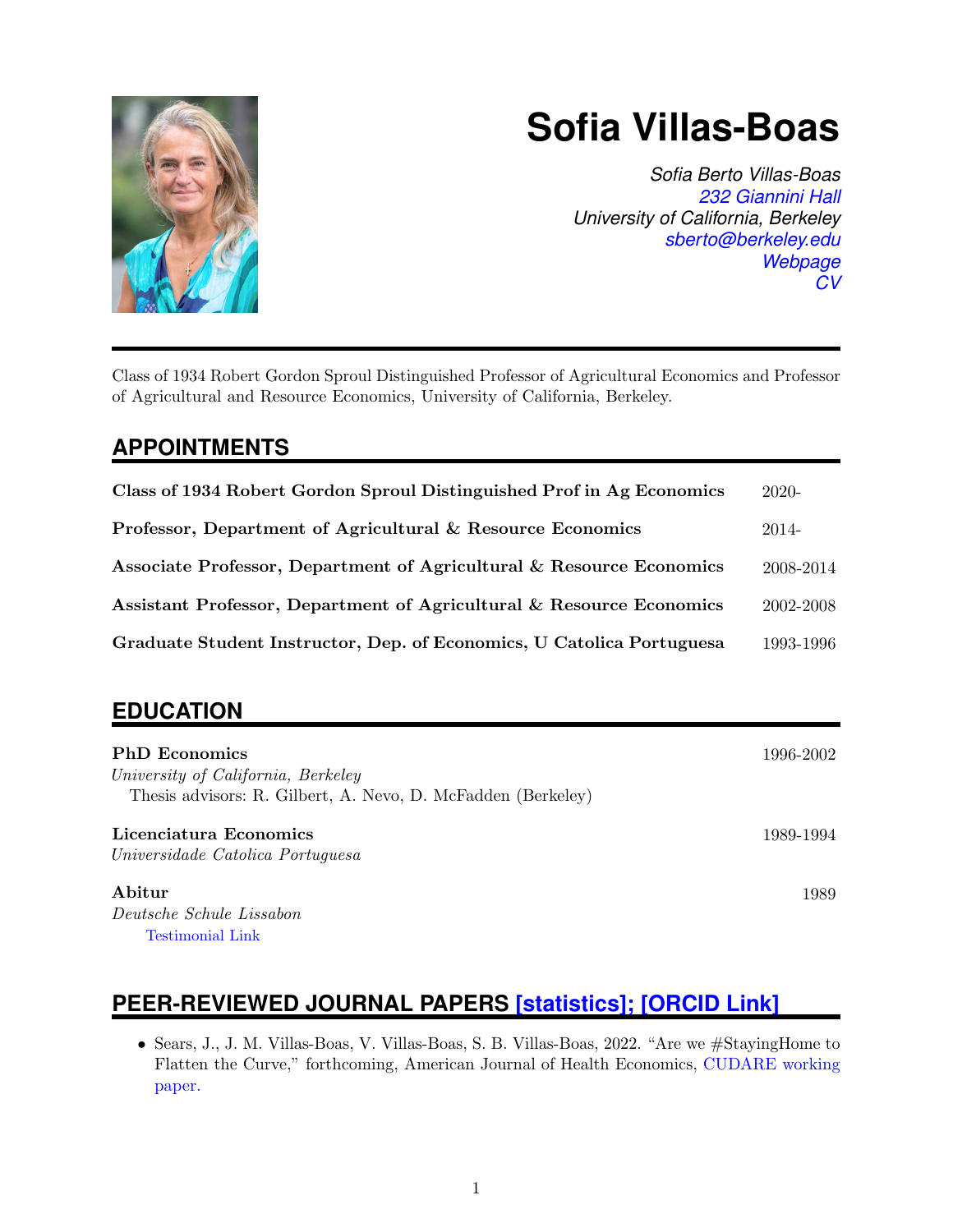- Berck, P., M. Blundell, G. Englander, S. Gold, S. He, J. Horsager, S. Kaplan, M. Sears, A. Stevens, C. Trachtman, R. Taylor, and S. B. Villas-Boas, 2021. "Recycling Policies, Behavior and Convenience: Survey Evidence from the CalRecycle Program," Applied Economic Perspectives and Policy, 43 (2): 641–658, [Pub Link.](https://onlinelibrary.wiley.com/doi/10.1002/aepp.13117)
- Villas-Boas, S. B., Bonnet, C., Hilger H., 2021. "Random Utility Model, Wine, and Experts." American Journal of Agricultural Economics, Vol 103 (2), March: Pages 663 – 681 [Link.](https://academic.oup.com/erae/article/47/5/1668/5813256?guestAccessKey=2bb9e86c-5e2f-404b-b071-f54da878c04d)
- Villas-Boas, S. B., Bonnet, C., Hilger H., 2020. "Reduced Form Evidence on Belief Updating under Asymmetric Information - The Case of Wine Expert Opinions." European Review of Agricultural Economics, Volume 47, Issue 5, December 2020: 1668–1696, [Link.](https://academic.oup.com/erae/advance-article/doi/10.1093/erae/jbz054/5813256?guestAccessKey=7c5f47ec-efe9-4e72-9700-d44e610cd318)
- Villas-Boas, S., K. Kiesel, J. Berning, H. Chouinard, J. McCluskey, 2020. "Consumer and Strategic Firm Response to Nutrition Shelf Labels," American [Journal of Agricultural Eco](https://onlinelibrary.wiley.com/doi/full/10.1002/ajae.12002)[nomics, 102 \(2\): 458-479.](https://onlinelibrary.wiley.com/doi/full/10.1002/ajae.12002)
- Taylor, R. S. Kaplan, S. B. Villas-Boas, and K. Jung, 2019. "Soda Wars: Effect of a Soda Tax Election on Soda Purchases." Economic Inquiry, [Vol 57, \(3\), July: 1480-1496.](http://dx.doi.org/10.1111/ecin.12776 ) Link to [CUDARE Working paper.](https://escholarship.org/uc/item/0q18s7b7)
- Sofia B. Villas-Boas, E. Deakin, B. Taylor, 2019. "Effects of Peer Comparisons on Low-Promotability Tasks: Evidence from a University Field Experiment." Journal of Economic Behavior and Organization, [Volume 158, February, Pages 351-366.](https://doi.org/10.1016/j.jebo.2018.12.005)
- Sofia B. Villas-Boas, Q. Fu, G. Judge, 2019. "Entropy Based China Income Distributions and Inequality Measures.",China Economic Journal RCEJ, [12\(3\):352-368.](https://doi.org/10.1080/17538963.2019.1570620)
- Bonnet, C., C. Trachtman, M. Van Dop, S. B. Villas-Boas, 2019. "Food Markets' Structural Empirical Analysis: A Review of Methods and Topics," European Review of Agricultural Economics, [47 \(2\): 819–847.](https://academic.oup.com//erae/advance-article/doi/10.1093/erae/jby045/5255726?guestAccessKey=2fe64a40-b157-49d9-b1cf-fa2e7360e6fc)
- Fu, Q., S. B. Villas-Boas, and G. Judge, 2019 ."Entropy based European Income Distributions and Inequality Measures ." Physica A, [514 \(15\) : 686-698.](https://doi.org/10.1016/j.physa.2018.09.121)
- Toledo, C. and S. B. Villas-Boas, 2019. "Food Borne Disease Outbreaks, Consumer Purchases and Product Preferences: The Case of the 2010 Salmonella Egg Outbreak in the U.S.", Applied Economic Perspectives & Policy, [41 \(3\):519-541.](https://escholarship.org/uc/item/2348568h)
- Hallstein, E. Hilger, J., A. Stevens, and S. B. Villas-Boas. 2019. "Measuring Willingness to Pay for Environmentally Sustainable Seafood." Environmental and Resource Economics, [73:](https://link.springer.com/article/10.1007%2Fs10640-018-0264-6) [307–332.](https://link.springer.com/article/10.1007%2Fs10640-018-0264-6)
- Fu, Q., S. B. Villas-Boas, and G. Judge, 2018. "Does China Income FSD Follow Benford? Comparison between Chinese Income First Significant Digit Distribution with Benford Distribution," China Economic Journal[,1-19.](https://doi.org/10.1080/17538963.2018.1477418)
- Heredia-Colaco, V., R. C. Vale, S. B. Villas-Boas, 2017. "Does Fair Trade Breed Contempt? A Cross-Country Examination on the Moderating Role of Brand Familiarity and Consumer Expertise on Product Evaluation," Journal of Business Ethics, [1-22.](https://doi.org/10.1007/s10551-017-3572-9)
- Allain, M-L, C. Chambolle, S. Turolla, and S. B. Villas-Boas, 2017. "The impact of Retail Mergers on Food Prices: Evidence from France", Journal of Industrial Economics, Volume 65, Issue 3, September:469–509. <DOI: 10.1111/joie.12153>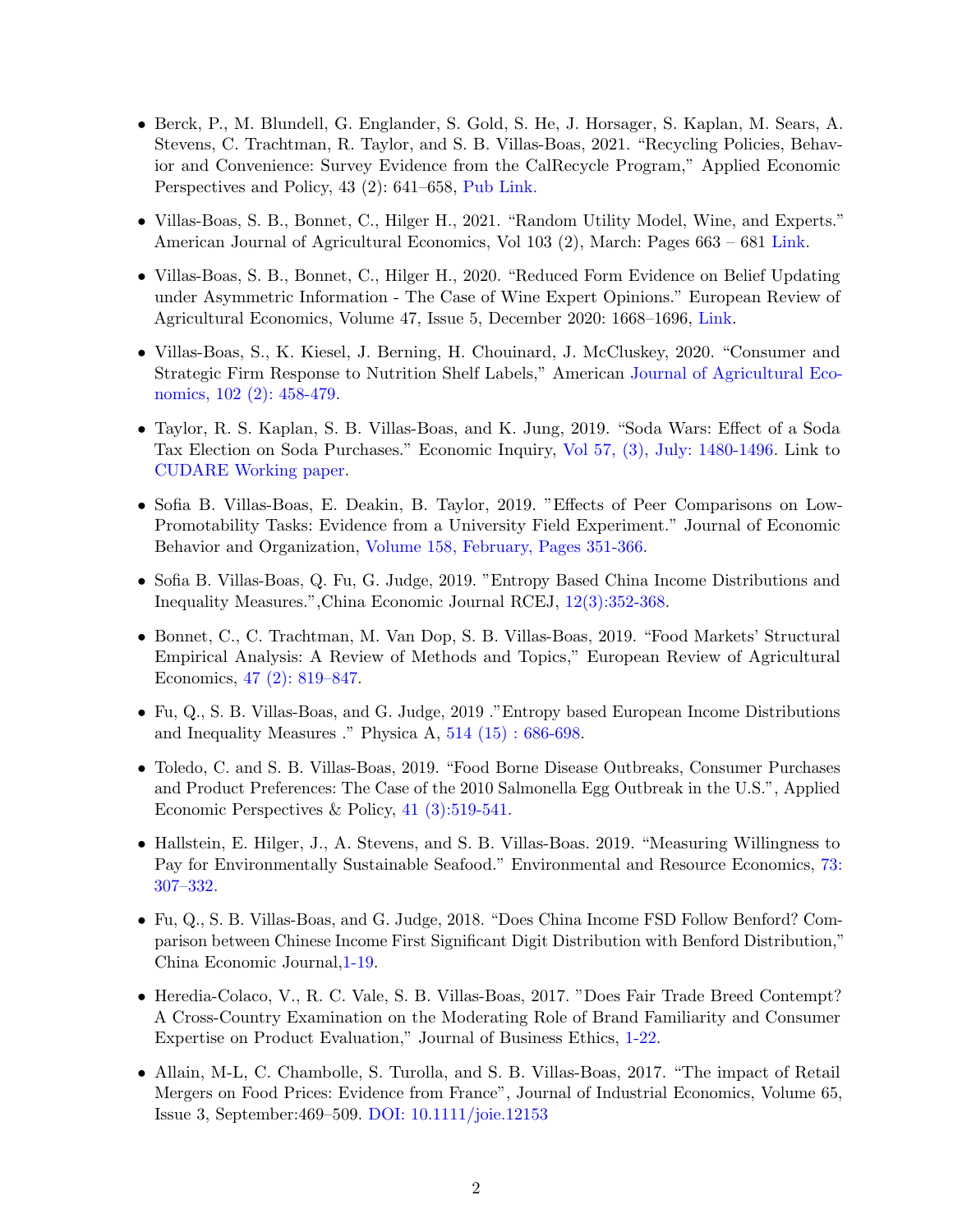- Villas-Boas, S. B., Q. Fu, G. Judge, 2017. "Benford's Law and the FSD Distribution of Economic Behavioral Micro Data," Physica A, 486 (2017) 711–719 [DOI: 10.1016/j.physa.2017.05.093.](https://doi.org/10.1016/j.physa.2017.05.093)
- Taylor, R. and S. B. Villas-Boas, 2016. "Bans vs. Fees: Disposable Carryout Bag Policies and Bag Usage", Applied Economic Perspectives and Policy, [volume 38, number 2,351–372.](https://doi.org/10.1093/aepp/ppv025)
- Bonnet, C. and S. B. Villas-Boas, 2016. "Asymmetric Consumer Price Responses and Asymmetric Cost Pass-Through." European Review of Agricultural Economics, [Volume 43, Issue 5,](https://doi.org/10.1093/erae/jbw001) [December: 781–804.](https://doi.org/10.1093/erae/jbw001)
- Taylor, R. and S. B. Villas-Boas, 2016. "Store Choice among Low Income Households" American Journal of Agricultural Economics, March, 98(2): 513–532; [doi: 10.1093/ajae/aaw009.](https://doi.org/10.1093/ajae/aaw009)
- Berck, P., J. Moe-Lange, A. Stevens, and S. B. Villas-Boas, 2016. "Measuring Consumer Responses to a Bottled Water Tax Policy." American Journal of Agricultural Economics, 98(4): 981-996. [doi: 10.1093/ajae/aaw037.](https://doi.org/10.1093/ajae/aaw037)
- Chambolle, C. and S. B. Villas-Boas, 2015. "Buyer Power Through Producer Differentiation," International Journal of Industrial Organization, [Volume 43, November 2015, Pages 56–65.](https://ideas.repec.org/a/eee/indorg/v43y2015icp56-65.html)
- Villas-Boas, S. B., Jenny Fu, G. Judge. 2015. "Is Benford's Law a Universal Behavioral Theory?," Econometrics, 3: 698-708; [doi:10.3390/econometrics3040698.](https://www.mdpi.com/2225-1146/3/4/698/html)
- Berck, P. and S. B. Villas-Boas, 2015. "A Note on the Triple Difference in Economic Models, [Applied Economics Letters, Volume 23, 2016 - Issue 4: 239-242.](https://www.tandfonline.com/doi/full/10.1080/13504851.2015.1068912)
- Villas-Boas, S. B., 2014. "Big Data in Firms and Economic Research," [Applied Economics](http://redfame.com/journal/index.php/aef/article/view/375) [and Finance, Vol. 1 \(1\): 67-72.](http://redfame.com/journal/index.php/aef/article/view/375)
- Hallstein, E. and S. B. Villas-Boas, 2013. "Are Consumers Color Blind? An Empirical Investigation of a Traffic Light Advisory for Sustainable Seafood." [Journal of Environmental](https://doi.org/10.1016/j.jeem.2013.01.003) [Economics and Management, Vol. 66: 52-71.](https://doi.org/10.1016/j.jeem.2013.01.003)
- Bonnet, C., P. Dubois, D. Klapper, and S. B. Villas-Boas, 2013. "Empirical Evidence on the Role of Non Linear Wholesale Pricing and Vertical Restraints on Cost Pass-Through." Review of Economics and Statistics, May, 95(2): 500–515, [https://doi.org/10.1162/REST-a-00267](https://www.mitpressjournals.org/doi/abs/10.1162/REST_a_00267) .
- Kiesel, K. and S. B. Villas-Boas, 2013. "Another Nutritional Label: Experimenting with Grocery Store Labels and Consumer Choice," International Journal of Industrial Organization, [31 \(2013\): 153-163.](https://ideas.repec.org/a/eee/indorg/v31y2013i2p153-163.html)
- Judge, G. and S. B. Villas-Boas, "An Information Theoretic Approach To Understanding The Micro Foundations of Macro Processes." Theoretical Economics Letters, [Vol. 3 \(1\), 2013.](https://www.scirp.org/Journal/PaperInformation.aspx?PaperID=28160)
- Abrantes-Metz, R. S. B. Villas-Boas, and G. Judge, 2011. "Tracking the Libor Rate," [Applied](https://www.tandfonline.com/doi/abs/10.1080/13504851.2010.515197) [Economics Letters, 18 \(10\):893-899.](https://www.tandfonline.com/doi/abs/10.1080/13504851.2010.515197)
- Kiesel, K., McCluskey, J. and S. B. Villas-Boas. 2011. "Nutritional Labeling and Consumer Choices: A Review," Annual Review of Resource Economics, [Vol.3: 141-158.](https://www.annualreviews.org/doi/full/10.1146/annurev.resource.012809.103957)
- DeJanvry, Alain, E. Sadoulet, and S. B. Villas-Boas, 2010. "Short on Shots: Are Calls on Cooperative Restraint Effective in Managing a Flu Vaccines Shortage?", Journal of Economic Behavior & Organization, [76: 209-224.](https://ideas.repec.org/a/eee/jeborg/v76y2010i2p209-224.html)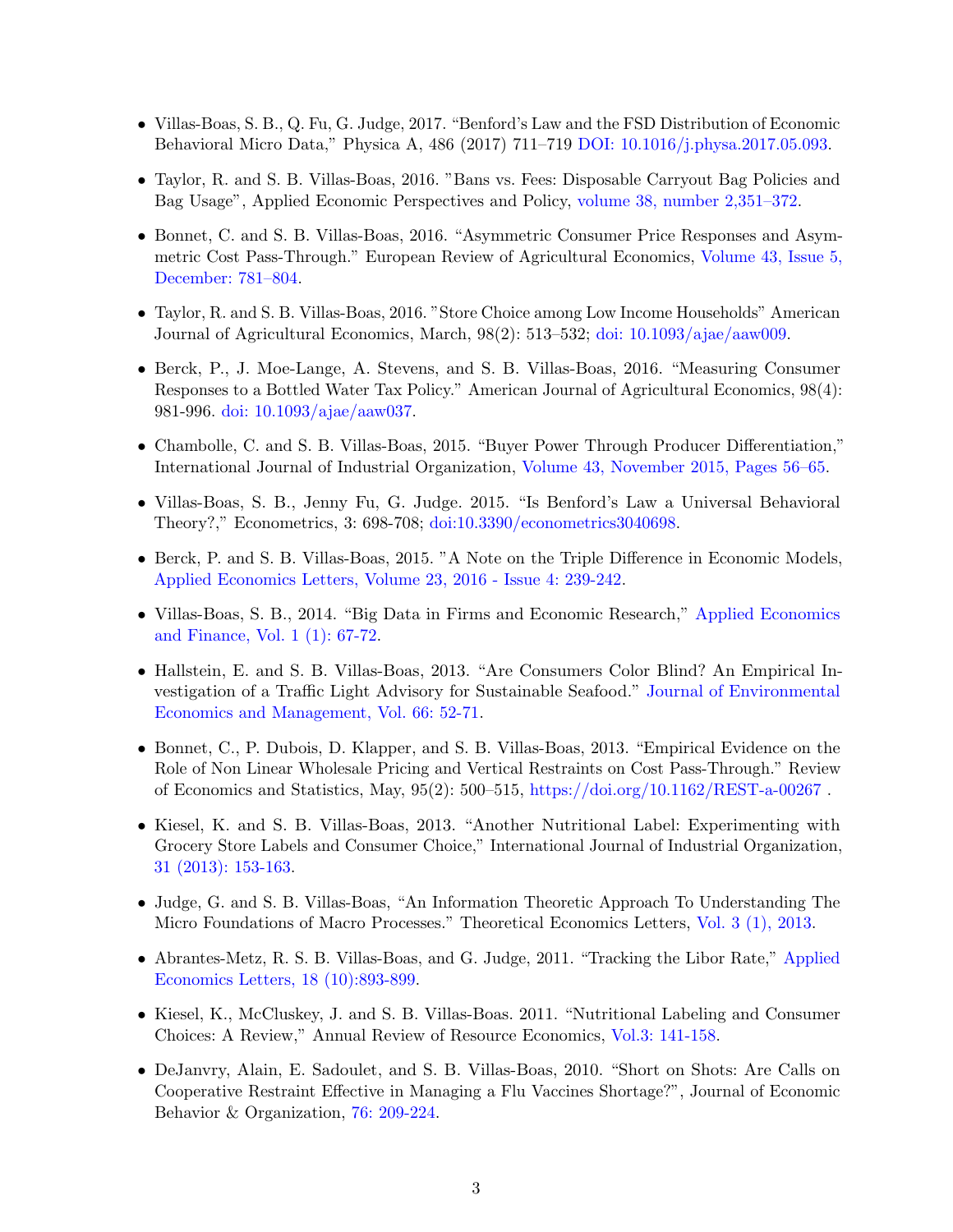- Hilger, J., G. Rafert and S. B. Villas-Boas, 2011. "Expert Opinion and the Demand for Experience Goods: An Experimental Approach," Review of Economics and Statistics, [93 \(4\):](https://www.mitpressjournals.org/doi/abs/10.1162/REST_a_00117) [1289-1296.](https://www.mitpressjournals.org/doi/abs/10.1162/REST_a_00117)
- Schlenker, W. and S. B. Villas-Boas, 2009. "Consumer and Market Responses to Mad-Cow Disease," American Journal of Agricultural Economics, [91 \(4\): 1140-1152.](https://doi.org/10.1111/j.1467-8276.2009.01315.x)
- Berck, P., J. Brown, J. Perloff, and S. B. Villas-Boas, 2008. "Sales: Tests of Theories on Causality and Timing, International Journal of Industrial Organization, [26 \(6\): 1257-1273.](https://doi.org/10.1016/j.ijindorg.2007.12.007)
- Villas-Boas, S. B. and J. M. Villas-Boas, 2008. "Learning, Forgetting, and Sales," Management Science, [54 \(11\): 1951-1960.](https://pubsonline.informs.org/doi/abs/10.1287/mnsc.1080.0909)
- Draganska, M, D. Klapper, and S. B. Villas-Boas, 2010. "A Larger Slice or a Larger Pie? Investigating Margins in the Distribution Channel," Marketing Science, [29 \(1\): 57-74.](https://pubsonline.informs.org/doi/abs/10.1287/mksc.1080.0472) The INFORMS Society for Marketing Science, FINALIST of the 2020 Long Term Impact Award.
- Hellerstein, R. and S. B. Villas-Boas, 2010. "Outsourcing and Pass-Through," Journal of International Economics, [81: 170-183.](https://doi.org/10.1016/j.jinteco.2010.03.004)
- Villas-Boas, S. B., 2009. "An Empirical Investigation of the Welfare Effects of Banning Wholesale Price Discrimination," RAND Journal of Economics, [40 \(1\): 20-45.](https://www.jstor.org/stable/25474418)
- Villas-Boas, S. B., 2007."Using Retail Scanner Data for Upstream Merger Analysis: Counterfactual Experiments in the Retail Coffee Market ",Journal of Competition Law and Economics, [3 \(4\) : 689-715.](https://doi.org/10.1093/joclec/nhm030)
- Brown, J., J. Hastings, E. Mansur and S. B. Villas-Boas, 2008. "Reformulating Competition: Gasoline Content Regulation and Wholesale Gasoline Prices," Journal of Environmental Economics and Management, [55 \(1\): 1-19.](https://ideas.repec.org/a/eee/jeeman/v55y2008i1p1-19.html)
- Kiesel, K. and S. B. Villas-Boas, 2007. "Got Organic Milk? Consumer Valuations of Milk Labels after the Implementation of the USDA Organic Seal", Journal of Agricultural & Food Industrial Organization, [5 \(1\), Art 4.](https://econpapers.repec.org/article/bpjbjafio/v_3a5_3ay_3a2007_3ai_3a1_3an_3a4.htm)
- Villas-Boas, S. B., 2007. "Vertical Relationships between Manufacturers and Retailers: Inference With Limited Data," The Review of Economics Studies, 74 (2): 625-652.
- Villas-Boas, S. B., 2006. "An Introduction to Auctions," Journal of Industrial Organization Education,  $l(1)$ , Art. 5.
- Huang, R., J. M. Perloff, and S. B. Villas-Boas, 2006. "Effect of Sales on Brand Loyalty," Journal of Agricultural and Food Industrial Organization: 4 (1), Art. 1.
- Villas-Boas, S. B. and R. Hellerstein, 2006. "Identification of Supply Models of Manufacturer and Retailer Oligopoly Pricing," [Economics Letters,](https://escholarship.org/uc/item/92x5f4j3) 90(1):132-140.

#### Book Chapters – Peer Reviewed:

• Krovetz, H., R. Taylor, and S. B. Villas-Boas, 2019. "Willingness to Pay for Low Water Footprint Foods during Drought," in [Agricultural Productivity and Producer Behavior,](https://papers.nber.org/books/schl-1) Wolfram Schlenker editor (NBER), The University of Chicago Press: Chapter 8.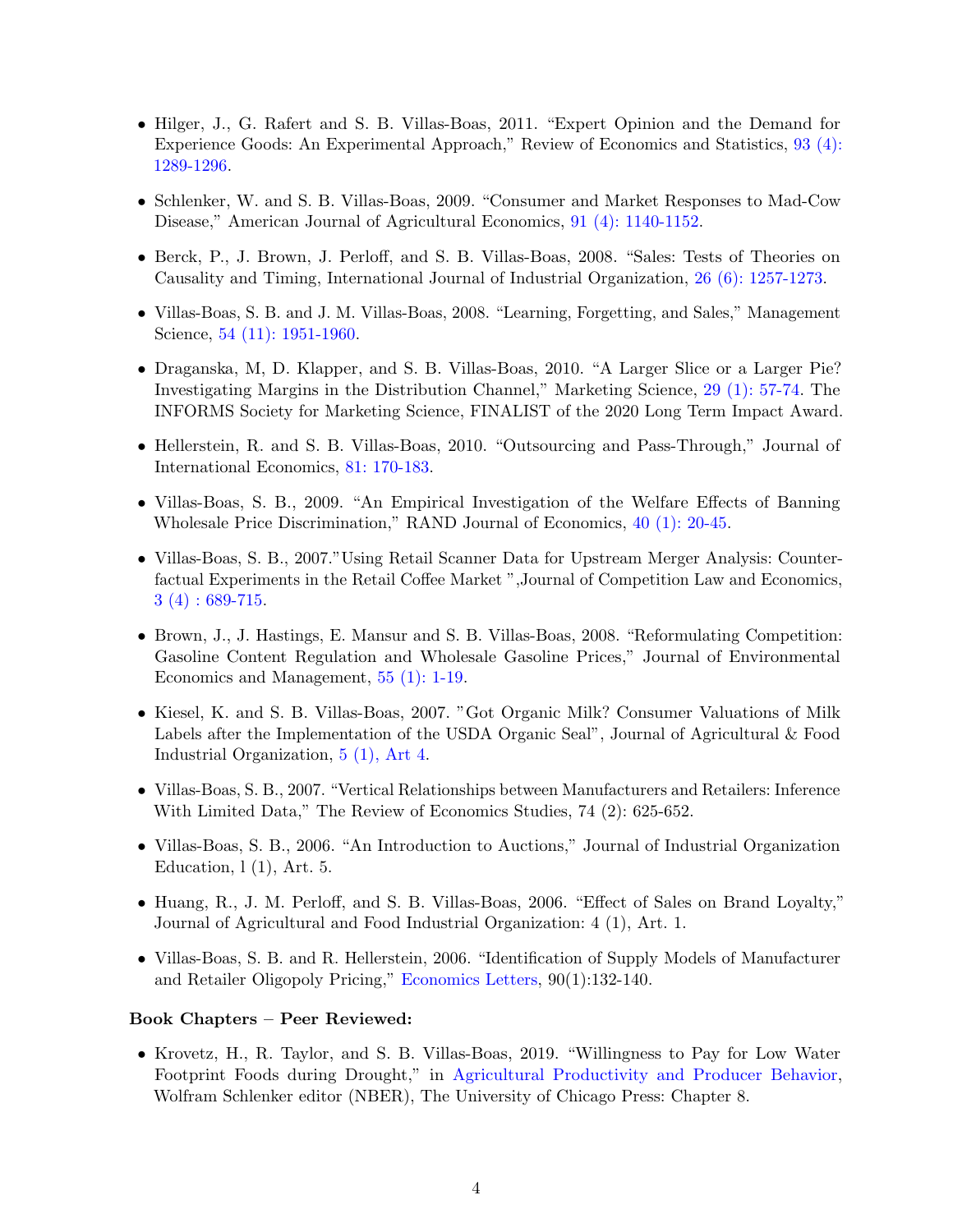• Tractman, C. , M. V. Dop, and S. B. Villas-Boas, 2019. " Understanding the Influence of Brand Information in Online Purchase Decisions for Health Products." In: Martínez-López F., Gázquez-Abad J., Roggeveen A. (eds) [Advances in National Brand and Private Label Marketing.](https://doi.org/10.1007/978-3-030-18911-2_25) [NB&PL 2019. Springer Proceedings in Business and Economics. Springer, Cambridge.](https://doi.org/10.1007/978-3-030-18911-2_25)

## **REPORTS Peer-Reviewed**

• National Academies of Sciences, Engineering, and Medicine. (2020). [A Consumer Food Data](https://doi.org/10.17226/25657.) [System for 2030 and Beyond.](https://doi.org/10.17226/25657.) Washington, DC: The National Academies Press.

# **PAPERS under review or in progress**

#### Working Papers under Submission:

- Berck, Peter; Sears, Molly; Taylor, Rebecca; Trachtman, Carly ; Villas-Boas, Sofia. "Reduce, Reuse, Redeem: Deposit-Refund Recycling Programs in the Presence of Alternatives." [CUDARE Working Paper](http://escholarship.org/uc/item/3cj7r9nh)
- Campbell, Nica, Jackie Copfer, Sofia B. Villas-boas, 2021. "Preferences for Sustainability and Supply Chain Essential Worker Conditions: Survey Evidence during COVID-19," [CUDARE](https://escholarship.org/uc/item/0nv2n39w#article_main) [Working Paper](https://escholarship.org/uc/item/0nv2n39w#article_main)
- Colaco, V. H, R. C, Vale, and S. B. Villas-Boas, "Because it Looks right! The influence of Ethical certification Marks on Consumer Product Evaluation."
- Duran-Micco, Elisa, David McLaughlin, Jeffrey M. Perloff, Tiffany Shih, and Sofia B. Villas-Boas, 2020. "Does Greater Variete Increase or Decrease Sales? Evidence from a Super Market Chain Quasi-Experiment."
- Carrera, Mariana P., S. B. Villas-Boas, "Generic aversion and observational learning in the over-the-counter drug market. " [CUDARE Working Paper](https://escholarship.org/uc/item/7ks7s9jf)

#### Working Papers in progress:

- Rausser, G., and S. B. Villas-Boas, "Demand for Search Engines and Implied Firm Behavior".
- Hamilton, S., E. Ligon, D. Sunding, and S. B. Villas-Boas, "The Impact of AB32 on the Competitiveness of California Food Processing Industries."
- Anderson, M., Kiesel, K., L. Smialkova, and S. B. Villas-Boas, "Taste and Food Education in Belarusian Secondary Schools."
- Beckert, W., D. McFadden, and S. B. Villas-Boas. "Econometric Analysis of Extreme Market Share Data."
- Abrantes-Metz, R., G. Judge, and S. B. Villas-Boas. "On Detecting Agent's Non Competitive Influence on Market Data."
- Hastings, J. and S. B. Villas-Boas, "Environmental Regulation and Arbitrage in Wholesale Gasoline."
- Finan, F. and S. B. Villas-Boas. "The Sideways Effects of Wine: An Empirical Analysis."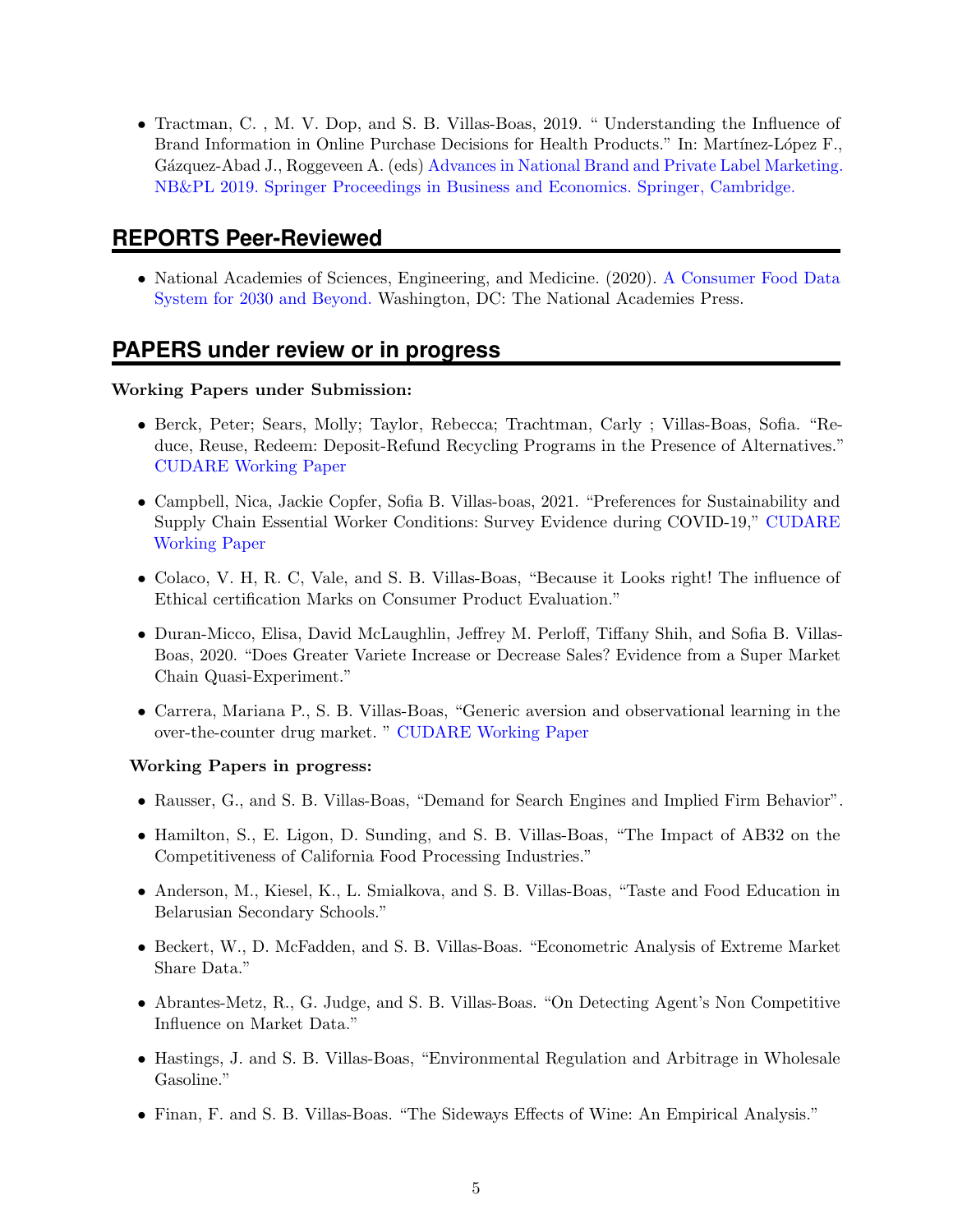# **PUBLICATIONS -NON PEER REVIEWED**

- Gicheva, D., J. Hastings, and S. B. Villas-Boas, 2010. "Revisiting the Income Effect: Gasoline Prices and Grocery Purchases", American Economic Review, 100 (May 2010) issue 2: 480–484. (Papers and Proceedings).
- Villas-Boas, S. B. 2004. "Vertical Contracts Between Manufacturers and Retailers: Inference With Limited Data - The Case of Yogurt," Giannini Foundation of Agricultural Economics, ARE Update, 8 (2).
- Huang, R. J. Perloff, S. B. Villas-Boas, 2005. "Effects of Sales on Brand Loyalty," Giannini Foundation of Agricultural Economics, ARE Update, 8 (4).
- Kiesel, K. and S. B. Villas-Boas, 2007. "Assessing Consumer Valuations for Milk Labeling: Implementation of the USDA Organic Seal," ERS USDA Report.
- Hilger, J. G. Rafert, and S. B. Villas-Boas, 2008. "Expert Opinion and the Demand for Wine," Giannini Foundation of Agricultural Economics , ARE Update, 11 (6).
- Berck, P., E. Leibtag, A. Solis, and S. B. Villas-Boas, 2009. "Patterns of Pass-through of Commodity Price Shocks to Retail Prices," [American Journal of Agricultural Economics, 91](https://doi.org/10.1111/j.1467-8276.2009.01364.x) [\(5\) : 1456-1461, Papers and Proceedings.](https://doi.org/10.1111/j.1467-8276.2009.01364.x)
- Spalding, A. and S. B. Villas-Boas, 2011. "Investigating Fuel-Cost Pass-Through in Local Milk Markets," Giannini Foundation of Agricultural Economics , ARE Update, 14 (3).
- Kiesel, K. and S.Villas-Boas, 2007."USDA-Organic–What is it Worth to the Consumer?" Giannini Foundation of Agricultural Economics, ARE Update, 11 (2).

# **PROFESSIONAL ACTIVITIES**

#### Editorial Board:

- Co-Editor, Journal of Economics and Management Strategy, 2018- present.
- Associate Editor, International Journal of Industrial Organization, 2013- present.
- Editorial Council, Portuguese Economic Journal, 2015-present.
- Associate Editor, American Journal of Agricultural Economics, 2010- 2013.
- Editorial Council, Journal of Agricultural and Resource Economics, 2015-2018.
- Associate Editor, Journal of Agricultural & Food Industrial Organization, 2004-2016.
- Associate Editor, Journal of Industrial Organization Education, 2005- 2012.
- Co-Editor, ARE Update, 2011-2018.

#### Articles Refereed for: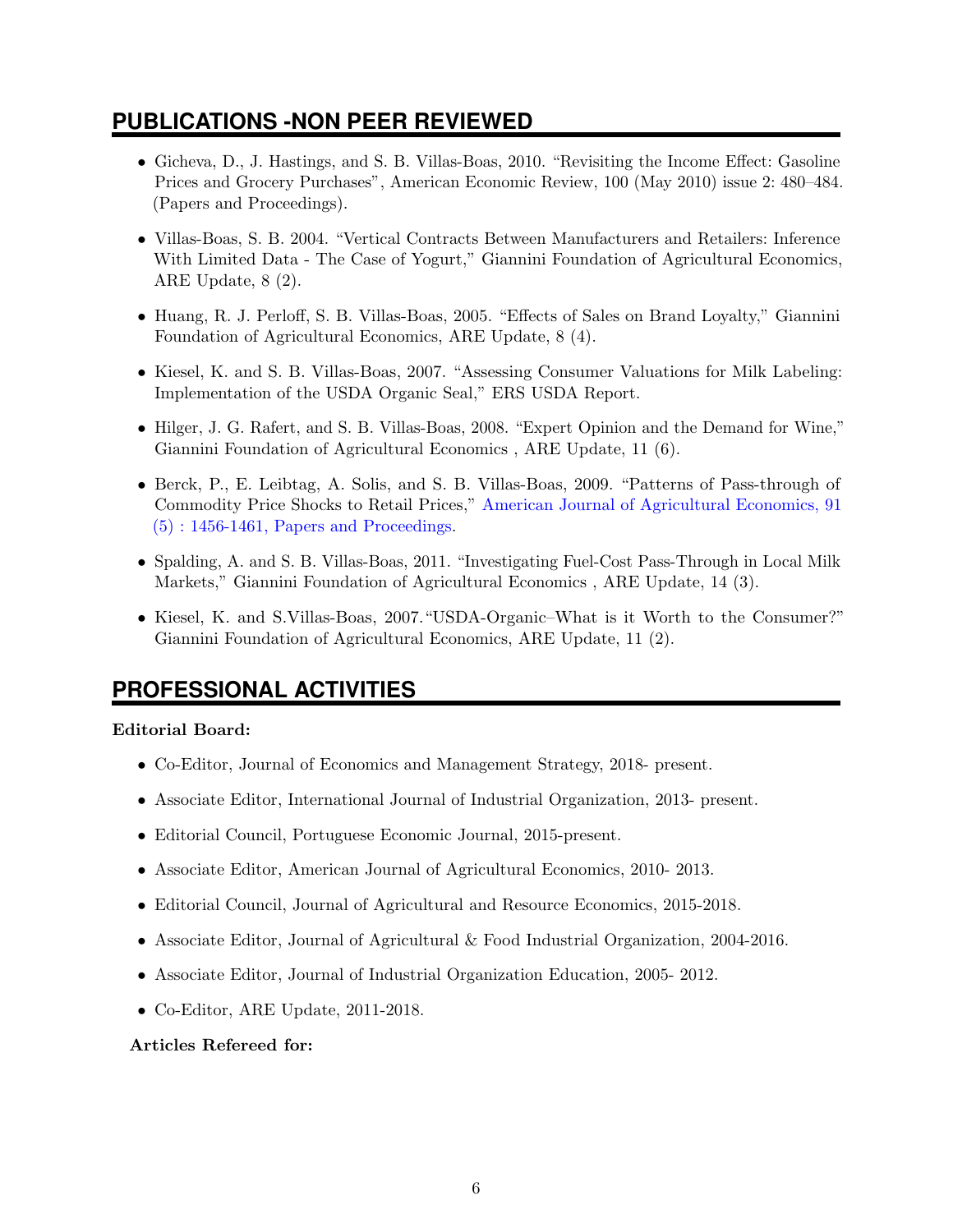• Journal of Political Economy, American Economic Review, Econometrica, The Review of Economic Studies, Journal of the European Economic Association, RAND Journal of Economics, Marketing Science, Journal of Marketing Research, National Science Foundation, USDA, Journal of Economics and Management Strategy, Journal of Industrial Economics, American Journal of Agricultural Economics, California Agriculture, Journal of Agricultural & Food Industrial Organization, Agricultural Economics, Southern Economic Journal, European Review of Agricultural Economics, Review of Agricultural Economics, United States Department of Agriculture Economic Research Service , Quantitative Marketing and Economics, Giannini Foundation of Agricultural Economics, BARD - the United States - Israel Binational Agricultural Research & Development Fund, Annual Review of Resource Economics, European Review of Agricultural Economics, Skandinavian Journal of Economics, American Economic Journal: Microeconomics, Journal of Agricultural and Resource Economics, Journal of Public Economics.

## **AFFILIATION**

- INFORMS.
- Executive Council Western Agricultural Economics Association (WAEA).
- Agricultural and Applied Economics Association (AAEA).
- American Economic Association (AEA).
- Association of Environmental and Resource Economists (AERE)
- European Association for Research in Industrial Economics (EARIE).

## **INVITED SEMINARS**

- 2022 U. C. Berkeley, SC Johnson College of Business at Cornell University.
- 2021 University of Connecticut, Penn State University, University of California Berkeley.
- 2021 ITAM Business School,Mexico City.
- 2020 Defense Resources Management Institute, Naval Postgraduate School.
- 2020 Purdue University, Washington State University.
- 2019 Universidade Catolica Portuguesa, Portugal. Centro di Eccellenza Universit`a Roma Tre, Italy, University of California, Berkeley. Occidental College.
- 2018 Renmin University, China.
- 2017 University of Connecticut, University of Illinois, Ohio State University, University of Colorado, Boulder, University of California, Berkeley, University of Massachusetts, Amherst.
- 2016 University of California, Berkeley, University of California, Davis.
- 2015 University of California, Berkeley.
- 2014 Drexel University, University of California, Berkeley.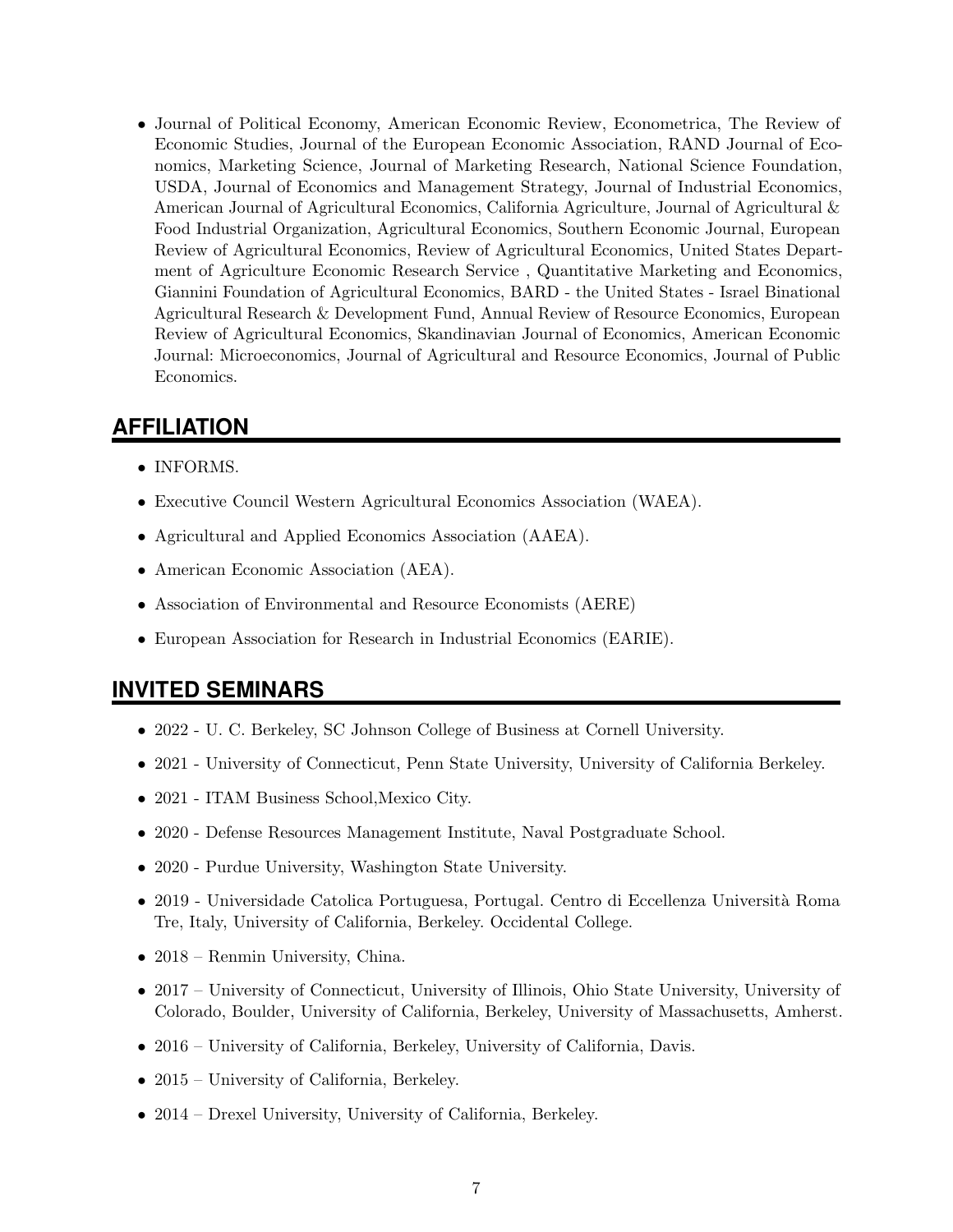- 2013 –Texas A & M University, University of Minnesota, University of California, Davis, Stanford University, University of California, Berkeley.
- 2012 University of California, Berkeley, University of California, Davis
- 2011 University of California, Berkeley.
- 2010- University of California, Davis.
- 2009- Hong Kong University of Science and Technology. University of Wisconsin.
- 2008- University of Illinois, Urbana-Champaign, Iowa State University, Economics, University of California, Davis, Ag Econ. University of California, Davis Economics,
- 2007 New York Fed. University of California, Berkeley.
- 2006 INRA/IDE, Toulouse, France. University of California, Berkeley, University of California, San Diego, University of Michigan.
- 2005 University of California, Berkeley, University of California, Santa Cruz, Stanford University. University of Nebraska, Lincoln.
- 2003 University of North Carolina, Kansas State University, Federal Trade Commission, University of California, Davis.
- 2002 University of California, Los Angeles, Princeton University, New York University, Columbia University, Boston University, University of California at Berkeley, Northwestern University.
- 2001 University of Chicago Stanford University, Universidade Católica Portuguesa, Universidade Nova de Lisboa.

## **INVITED TALKS AT CONFERENCES**

- 2021, Centre for Economic Policy Research, CEPR Virtual IO Seminar (VIOS) October.
- 2021, Agricultural Policy Research Group, October.
- 2021, EAAE KeyNote Speaker, Italy, May.
- 2021, EAAE Presenter, Semnar 175, May, .
- 2020, AAEA Invited Session,, Kansas City, August .
- 2020, EAAE seminar,Keynote Speaker,, Garda, Italy, May, cancelled COVID-19 .
- 2020, NABE Webinar, May .
- 2019, Bercknomics Conference in Honor of Peter Berck,, Berkeley, August .
- 2019, AEA, Atlanta, January.,
- 2018, AEA, Philadelphia, January.,
- 2017, Conference in Honor of Daniel McFadden's 80th Birthday, U S California, July.,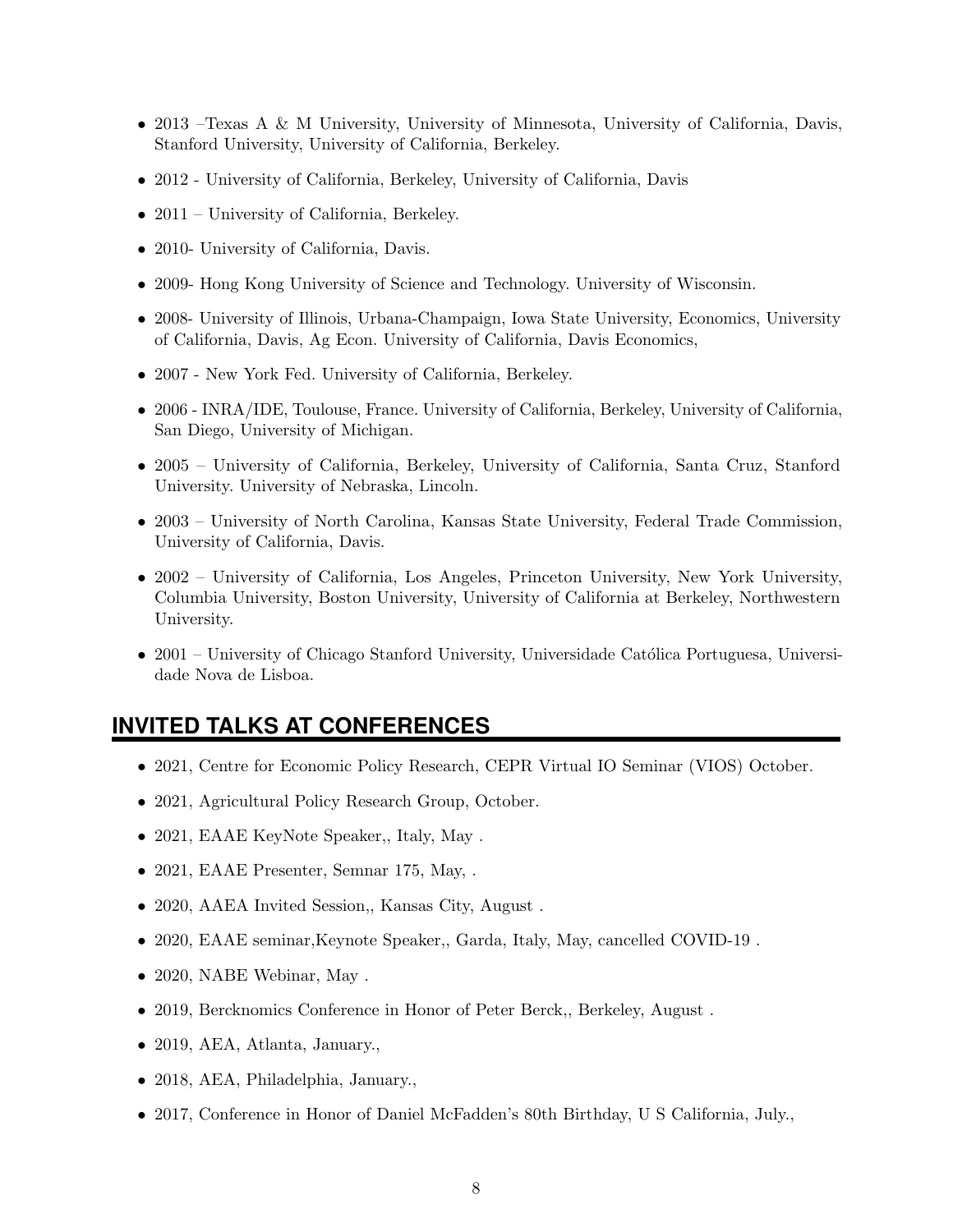- 2017, Rich Gilbert Center Inaugural Conference, September.,
- 2017, Keynote Speaker,, 11<sup>o</sup> Encontro Anual do Portuguese Economic Journal, Economia do Departamento de Economia e Sociologia, Universidade de Trás-os-Montes e Alto Douro, Portugal, July.
- 2016, NBER, Industrial Organization Program Meeting, Stanford, February,
- 2016, AEA, San Francisco, January.,
- 2015, Heartland Environmental and Resource Economics Workshop, Illinois, October.,
- 2015, AAEA, San Francisco, July.,
- 2014, AEA, Philadelphia, January.,
- 2013, Peder Sather Workshop on Industrial Organization, November.
- 2013, Fed Reserve Bank of San Francisco, "U.S. Inflation and Price Dynamics", May.,
- 2013, AEA, S. Diego, January.,
- 2012, AEA, Chicago, January.,
- 2011, USDA, Washington, DC, June.,
- 2011, AEA Denver, January.,
- 2011, Marketing Conference, Paris, January.,
- 2010, EMST Marketing Camp, Berlin, June.,
- 2010, Marketing Science Conference, Cologne, June.,
- 2009, Second Annual Federal Trade Commission & Northwestern University Microeconomic Conference, Washington, November.,
- 2009, NBER Industrial Organization Program Meeting, Discussant, February.,
- 2008, Marketing Science, Vancouver, June.,
- 2007, Marketing in Israel Conference, Israel, December.,
- 2007, Monetary Policy and the Monetary Transmission Mechanism in Open Economies, Hong Kong, June.,
- 2007, Competitive Forces Affecting the Wine and Winegrape Industries: An International Conference on World Wine Markets, Davis, California, August.,
- 2006, Federal Reserve Bank of Chicago, Firms' Price Choices: Exchanging Insights between Industrial Organization, Marketing Science and Macroeconomics, December.,
- 2006, Center for the Study of Energy Markets' Inaugural Gasoline and Oil Markets Research Conference, U.C. Berkeley energy Institute, December.,
- 2006, 20th Summer Conference on Industrial Organization, The University of British Columbia, Sauder School of Business, Kelwna, BC, Canada, July.,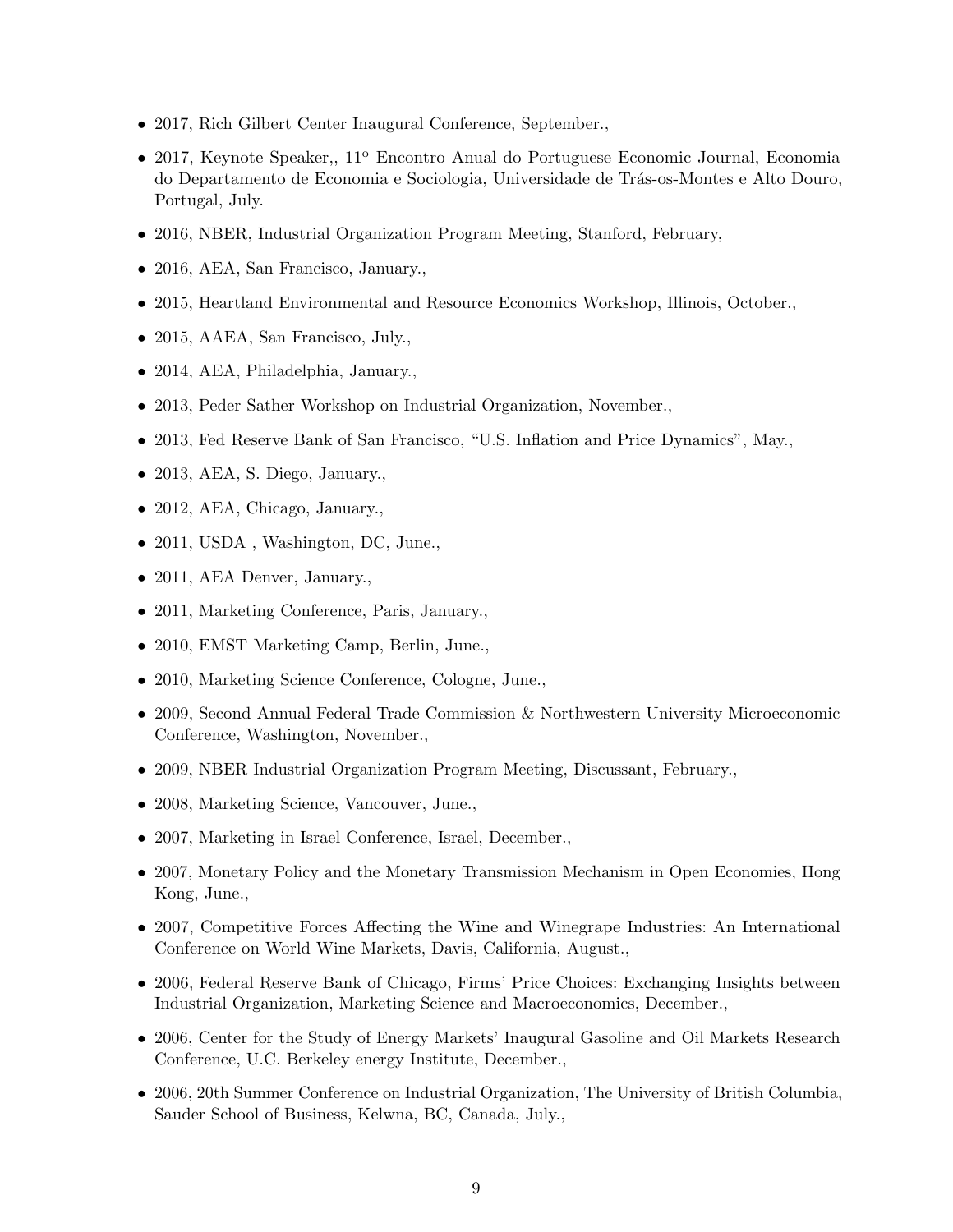- 2006, American Agricultural Economic Association (AAEA) Annual Meeting, "Contracts: Empirics", Long Beach, July.,
- 2005, Giannini Foundation Research Symposium and Annual Meeting, "Information, Institutions and Industrial Organization", U.C. Davis, April.,
- 2004, 31st European Association Research Industrial Economics Conference (EARIE), Berlin –Germany, September.,
- 2004, 6th Conference of Institut National Recerche Agronomique -Institut D'Economie Industrielle (INRA-IDEI), Toulouse – France, June.,
- 2002, NBER Summer Institute Productivity and Industrial Organization Workshop, July.,
- 2002, Strategy Research Conference at Harvard Business School, October.,

#### Other Invited Talks/ Conferences:

- $\bullet$  2020 Cal Day, 2020, April (cancelled, COVID 19).
- 2017 CNR Homecoming, October.
- 2014 Environmental Leadership Program Faculty Fair, July.
- 2013 Women in Economics at Berkeley (WEB) , Women's Mentoring Lunch Panel
- 2013 CNR OISA Faculty Seminar, November.
- 2011 Alpha Omega Meeting, CNR, April.
- 2009 Assistant Professor Lunch on Tenure Process, February.
- 2009 Association of Environmental Professionals 2009 Conference, March.
- 2008 CNR Outreach, U. C. Berkeley, June.
- 2007 CNR Research Showcase, "U Eat I Talk", U. C. Berkeley, February.
- 2006 Cal Day, "Short on shots", U. Berkeley, April.
- 2005 Panel and Discussion, "Balancing Family and an Academic Career", U. C. Berkeley, November.

#### **STUDENTS**

#### Doctoral Dissertations Chair:

- James Sears, ARE, in progress
- Molly van Dopp, ARE, in progress.
- Rebecca Taylor, ARE, 2017, Assistant Professor, University of Sydney.
- Aluma Dembo, ARE,2017, Nuttfield Post Doc, Economics, U Oxford..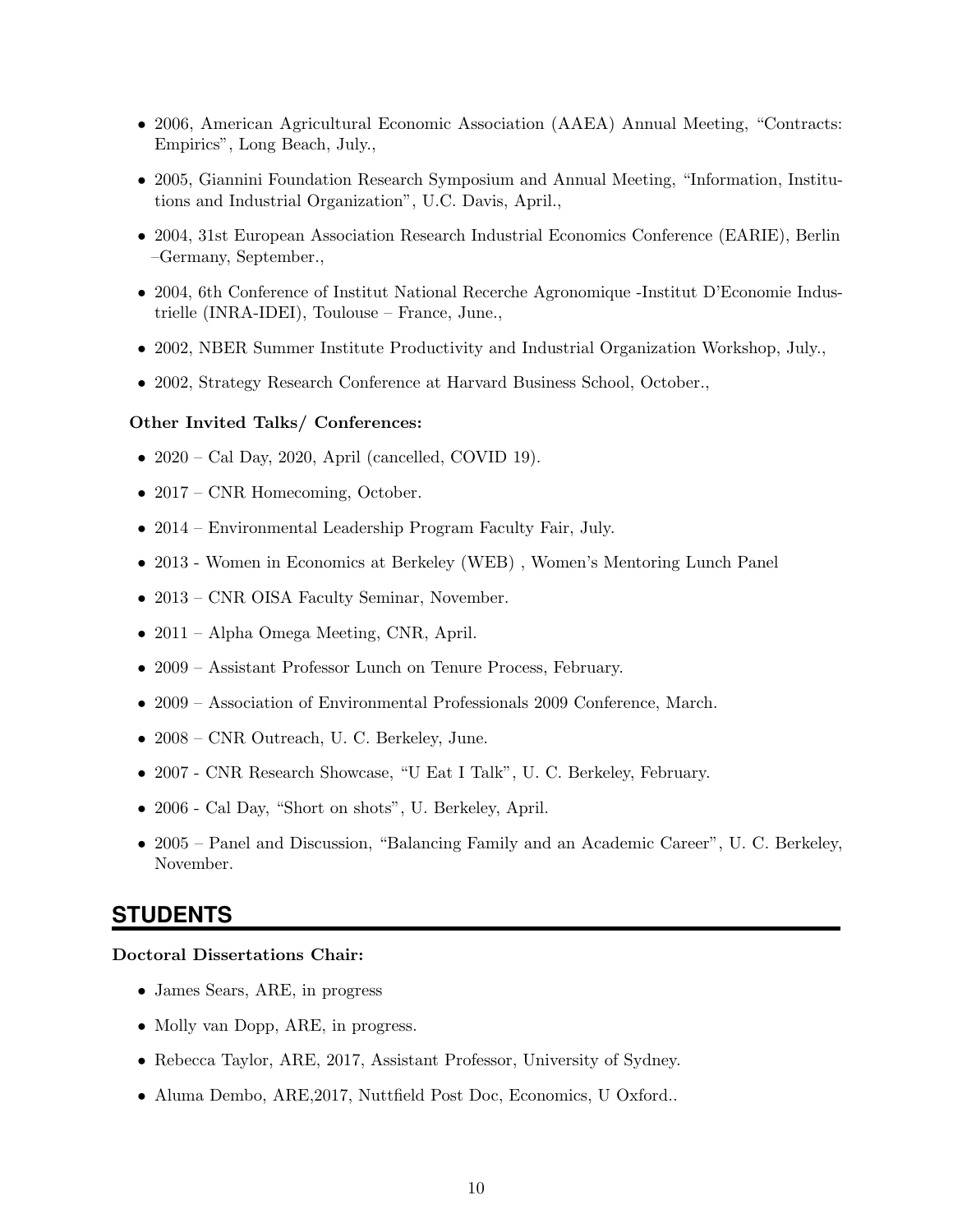- Manuel Martins Lopes, Universidade Lusiada, Portugal, in progress.
- Vera Colaço, Management, U. Nova de Lisboa, Portugal, 2014.
- Dilek Uz, ARE, 2016, Assistant Professor.University of Nevada.
- Jessica Rider, ARE,2013. Economist U.S. Gov. Accountability Office.
- Lydia Ashton, ARE, 2015, Assistant Professor,University of Wisconsin.
- Tiffany Shi, ARE, 2014, Associate Research Economist Precision Health Economics.
- Leslie Martin, ARE, 2012. Assistant Prof. University of Melbourne.
- Rocio Tituinik, ARE, 2009. Assistant Prof., University of Michigan.
- Kristin Kiesel, ARE, 2008. Assistant Prof., Sacramento State University.

#### Doctoral Thesis Committee Member:

- Zachary Neuhofer, Purdue University, in progress.
- Emily Altman, Epidemiology, in progress.
- Sakib Mahmood, ARE 2020.
- Scott Kaplan, ARE, 2021. Assistant Prof U.S. Naval Institute.
- Elisa Micco, ARE, 2020. Post Doc Scholar, Ind Eng. University of Chile.
- Chaoran Guo, PH, 2018. Assistant Professor in Economics, Chinese University of Hong Kong.
- Liang (Jimmy) Lu, ARE, 2017. Assistant Professor, Agricultural Economics & Rural Sociology, University of Idaho.
- Lei Cheng, ARE, 2016. Assistant Professor, Economics and Management School, Wuhan University.
- Zhen Lei, ARE, 2016. Assistant Professor, Department of Energy and Mineral Engineering, Pennsylvania State University.
- Moon Parks, ARE, 2016. Senior Economist, Center for Economics, United States Government Accountability Office.
- Gina Waterfield, ARE, 2015. Economist, Brattle Group.
- Morten Sæthre, Norwegian School of Economics, 2014.
- Renato Seixas, ARE, 2014. Research Fellow, Department of Economics, University of Sao Paulo in Ribeirao Preto.
- Gigi Perry, Haas School of Business, Berkeley, Marketing, 2016. Founder and Partner, Dr. Hagit Perry.
- Lunyu Xie, ARE, 2013. Assistant Professor, Department of Economics, Renmin University, China.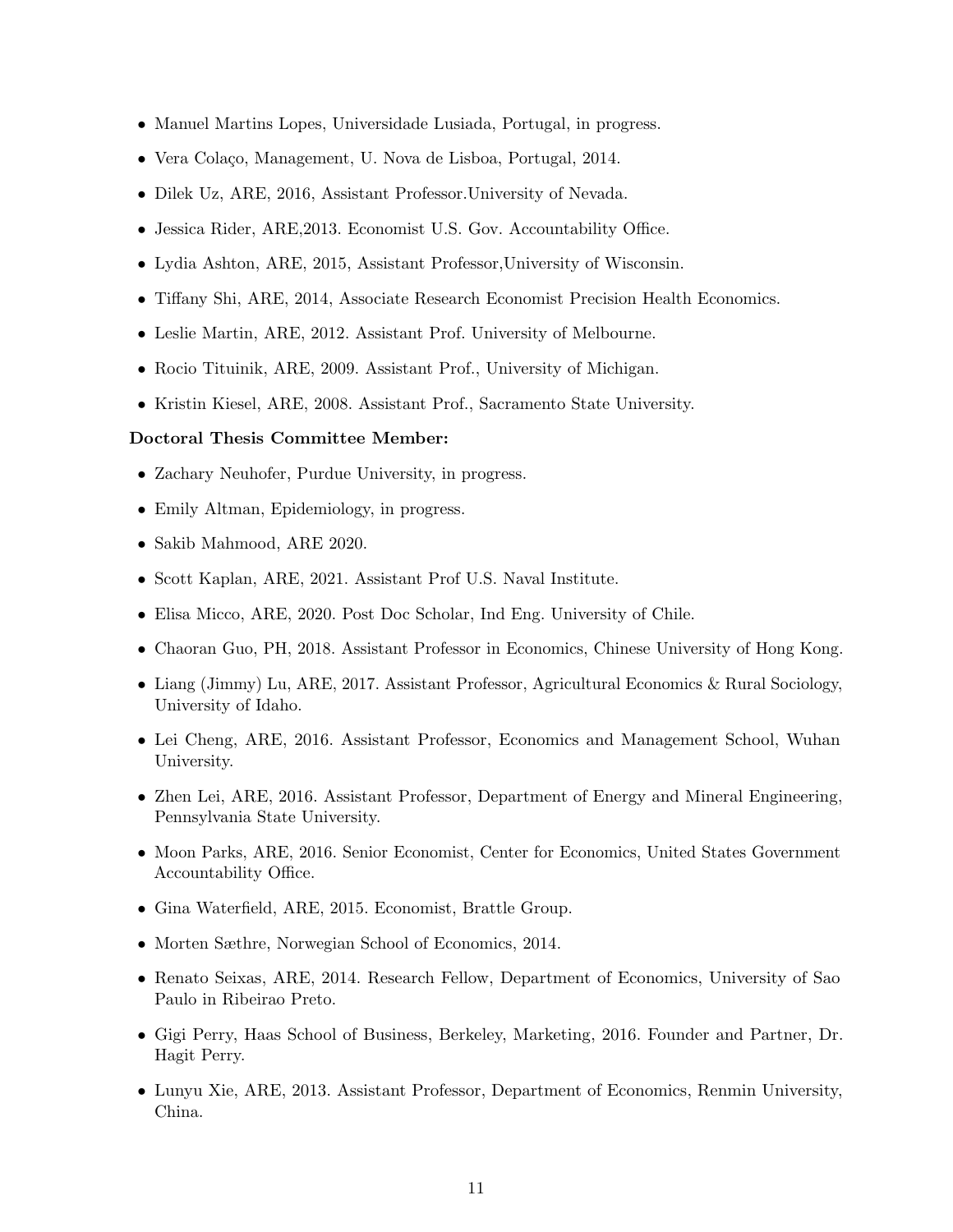- Phu Viet Le, ARE, 2013. Post Doctoral Fellow in Environment. Fullbright Economics Teaching Program, Vietnam. Senior Researcher, Lower Mekong Public Policy. Initiative (USAID)
- Chantal Toledo, ARE, 2013. Facebook, Quantitative UX Researcher.
- Anna Spurlock, ARE, 2013. Senior Scientific Engineering Associate, Energy Analysis and Environmental Impacts Department, Lawrence Berkeley National Laboratory.
- John Yasuda, Political Science, 2015. Assistant Professor, Political Science, Johns Hopkins University.
- Gee Hee Hong, Economics, 2012. Economist, International Monetary Fund.
- Ben Crost, ARE, 2011. Assistant Professor, University of Colorado.
- Shanthi Nataraj, ARE, 2010. RAND.
- Carlos Noton, Economics, 2010. Assistant Professor, Economics, University of Warwick.
- Guillermo Noguera, Economics, 2011. Lecturer, Economics, Yale University.
- Eric Hallstein, Energy and Resources, 2010. The Nature Conservancy.
- Nicholas Li, Economics, 2011. Economist, Consumer Financial Protection Bureau.
- Joshua Palmer, Economics, 2011. ApplEcon.
- Hugo Salgado Cabrera, ARE, 2008. Assistant Professor, Economics Department, Universidad de Concepcion, Chile.
- Lyngun Nie, ARE, 2008. Economist, Washington Mutual Bank.
- Nathan Miller, Economics, 2008. Assistant Professor, Georgetown University.
- Andres Aradillas-Lopez, Economics, 2005. Assistant Professor, Economics, Penn State University.
- Gerardo Zuniga Villasenor, Economics, 2005. Director, Banco de Mexico.
- Rebecca Hellerstein, Economics, 2003. New York Fed.

#### Orals Thesis Committee 2002- present

- Agricultural and Resource Economics
- Economics
- Energy and Resources
- Public Policy
- Political Science
- Haas Business School
- Public Health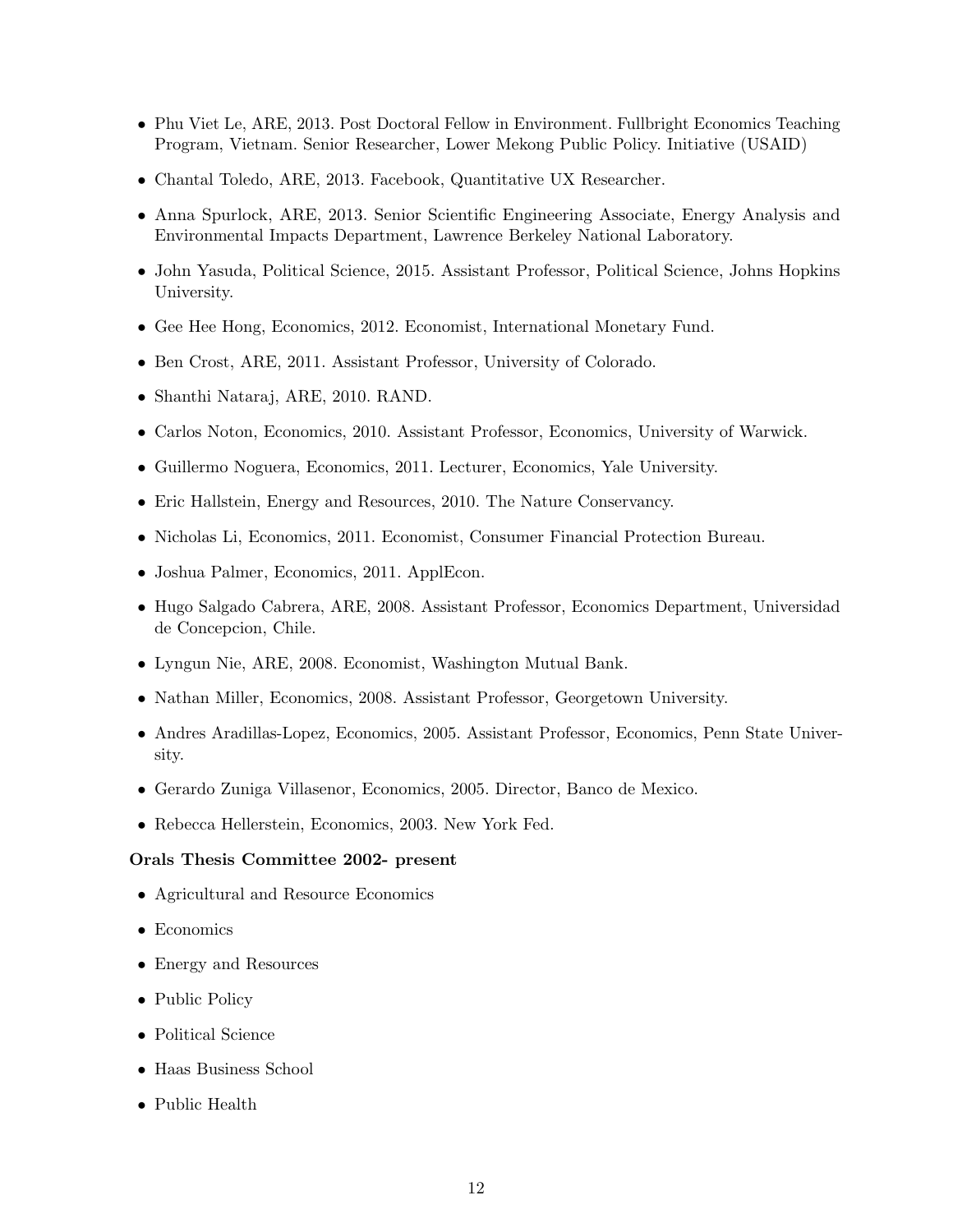#### Masters Thesis Chair

• Carla Aguilar De la Fuente, MDP, 2018.

#### Undergraduate Senior/Honors' Thesis Chair:

- Kayla Hidayat, EEP, 2022.
- Mark Braun, EEP, 2022.
- Brian, EEP, 2022.
- Ellie Krosknity, EEP, 2022.
- Jack Weaver, EEP, 2022.
- Allison Garcia, EEP, 2022.
- Yeeun Moon, EEP, mentored by James Sayre. Melis Medal. Post Grad: Research Haas B School, 2021, Masters Econ London School of Economics 2022.
- Sahil Dhandi, SPH, 2021.
- Michael Quiroz, EEP, 2021.
- Matt Arena, EEP, 2021.
- Nica Campbell, EEP, 2021. Post Grad:U.C.Berkeley, Environmental & Resources Group, MS.
- Jackie Copfer, EEP, 2021. Post Grad: JBS INTERNATIONAL, INC.
- Renée Serota, EEP, 2021. Post Grad: U. C. Berkeley, Boalt Law School.
- Ariana Jessa, EEP, 2021. Post grad: MPhil Land Economy Research, U. of Cambridge.
- Jerry Zhu, EEP, 2021, Melis Medal. ARE Departmental Citation Awardee. 2021 Babcock Awardee in the R CNR.
- Young Park, ES, 2020.
- Xinyue Gao, EEP, 2020.
- Ryan Andresen, 2020. Post Grad: ERG Masters, U. C. Berkeley.
- Michael Chien, 2020.
- Chauncey Quam, 2020.
- Young Park, 2020.
- Benjamin Hicks, 2020.
- Kipper Breven, 2020. Post grad: Harvard Law.
- Isabelle Myers, 2020.
- David Coats, 2020. Citation Awardee in the Department of Agricultural Resource Economics.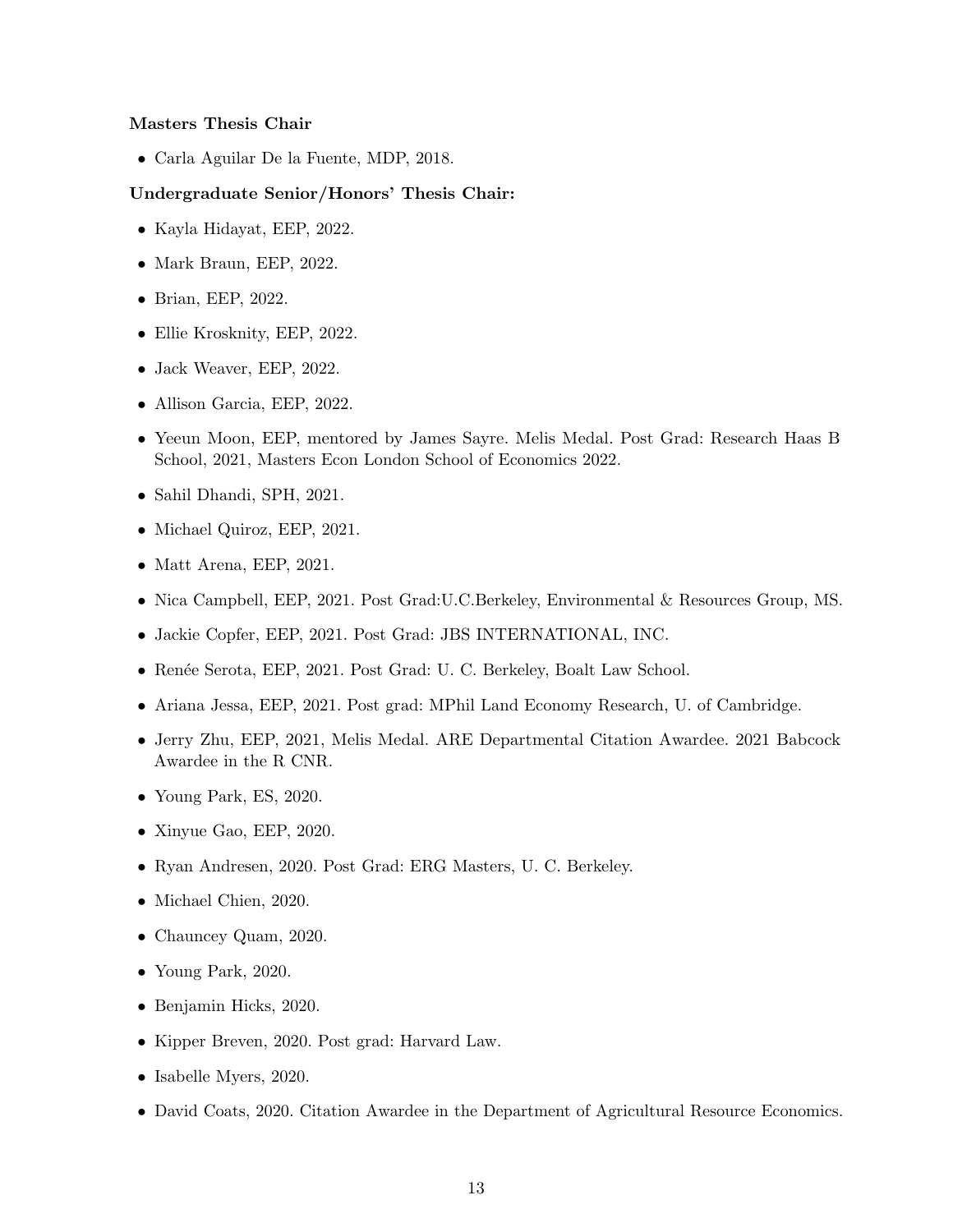- Josh Dibble, 2019, Melis Medal.
- Tyler Jacobson, Melis Medal. EEP, 2019. Post Grad: Econ PhD Chicago Booth.
- Maggie Deng, EEP, 2019.
- Maria Otero, EEP and CRS, 2019.
- Chanakya Varma, EEP, 2019.
- Sophie Davis, EEP, Pol Science, 2019. Post Grad: Stanford University pre-doc.
- Spencer Wiggings, EEP, 2019.
- Anna Mazur, EEP, 2019.
- Emily Yan, EEP, 2019.
- Eric Hernandez, EEP, 2019.
- Emily Yan, ESPM, 2018.
- Alison Griffith, ESPM, 2017.
- Hannah Krovetz, EEP, ES, 2016. Post Grad: U. C. Davis, MS. Analysis Group Senior Analyst.
- Alex Berry, EEP, 2015. Post Grad: UBC, MS; Econ One Senior Analyst.
- Sarnai Amar, EEP, 2015.
- Samantha Derrick, EEP, 2014.
- Samantha Cano, EEP, 2014.
- Kourosh Adlparvar, EEP, 2014.
- Judy Li, ES, EEP, 2014.
- Michelle Nacouzi, EEP, 2014. OPost Grad: Venture Capital.
- Leah Samuel, Economics, 2013.
- Daniel Pasternak, EEP 2012
- Elizabeth Chan, EEP 2012
- Jonathan Guy, EEP 2012, Melis Medal.
- Dana Goin, EEP, 2011. Post Grad: Epidemiology, PhD. U. C. Berkeley.
- Ashley Trott, EEP, 2011.
- Brynna Bunnag, EEP 2011.
- Kimitaka Nakazawa, EEP, PMB, 2011.Post Grad: University of New Haven, Engineering, MS.
- Chun Yin Alessandro Ku, EEP , 2011.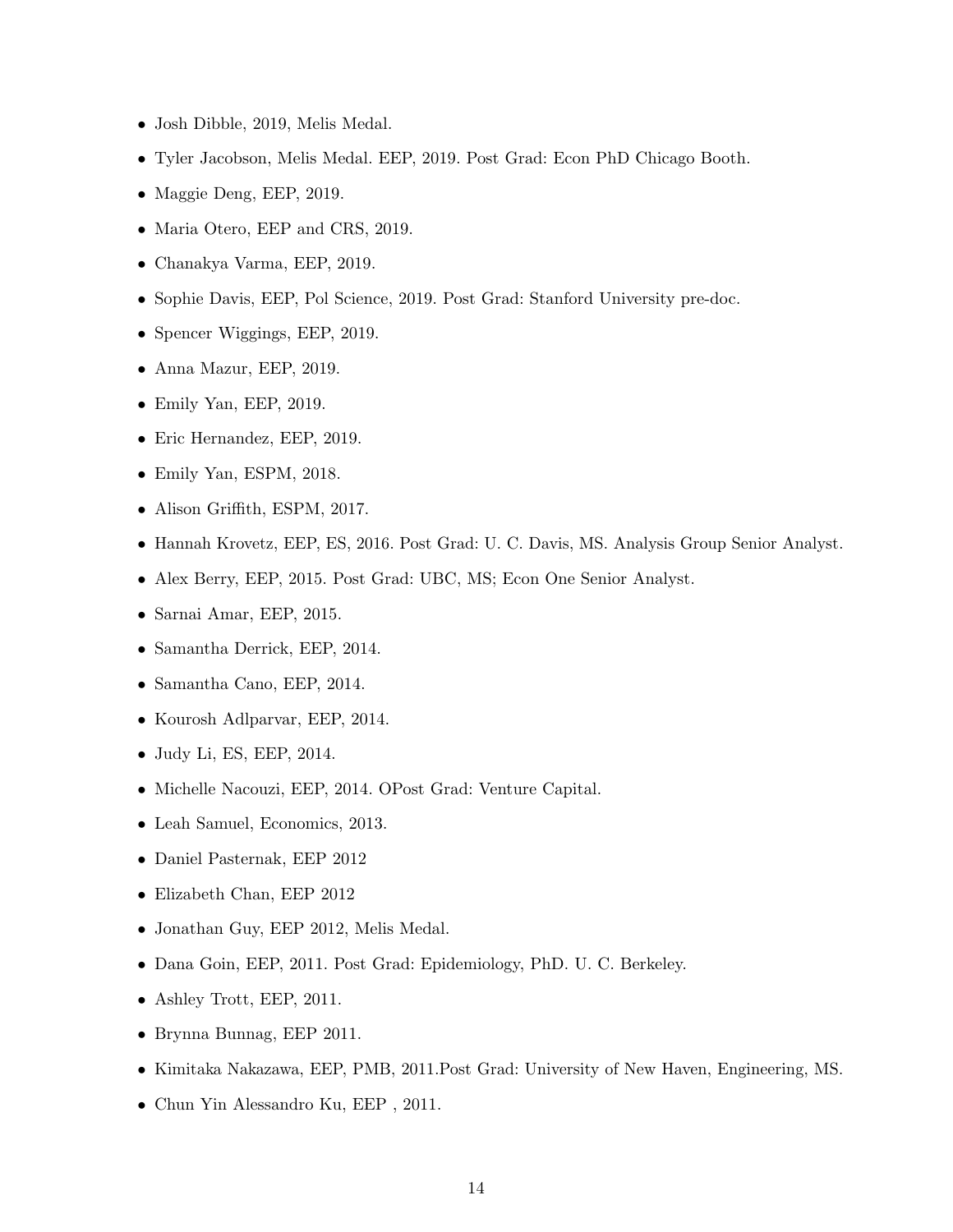- Sam Holmberg, EEP, 2010. Post Grad: The University of Chicago Booth School of Business, MBA.
- Christen Love, EEP 2010.
- Yi Yang, EEP, 2010.
- Taj Walton, EEP 2010.
- Sarah Wong, EEP, 2010.
- Rishi Deka, Economics, 2009. Post Grad: University of Utah, Epidemiology, PhD.
- Shahana Swaminathan, EEP, 2009.
- Blake Shurtz, EEP, 2009.
- Joe Perla, EEP, 2009. Port Grad: Cornell's Charles H. Dyson School of Applied Economics and Management,MS.
- Ashley Spalding, EEP, 2009. Post Grad: U.C. Davis, MS.
- Desirae Early, 2008.
- Barruch Ben-Zekry, EEP, 2008.
- John Silva, EEP, 2009.
- Elizabeth Creed, EEP, 2008
- Sharon Chan, EEP, 2008.
- Jamie Wilson, Environmental Economics and Policy (EEP), 2005.
- Robert Wagner, Economics, 2005.

#### Second Year Project Adviser

- Trevor Woolley, Agricultural and Resource Economics, 2021.
- Becky Cardinali, Agricultural and Resource Economics, 2020.
- Molly Van Dop, Agricultural and Resource Economics, 2017.
- Scott Kaplan, Agricultural and Resource Economics, 2016.
- Kwabena Donkor, Agricultural and Resource Economics, 2015.
- Ellen Lin, Agricultural and Resource Economics, 2015.
- Rebecca Taylor, Agricultural and Resource Economics, 2013. Prize.
- Gavin McCormick, Agricultural and Resource Economics, 2012.
- Abu Nayeem, Agricultural and Resource Economics, 2012.
- Lilia Chaidez, Agricultural and Resource Economics, 2011.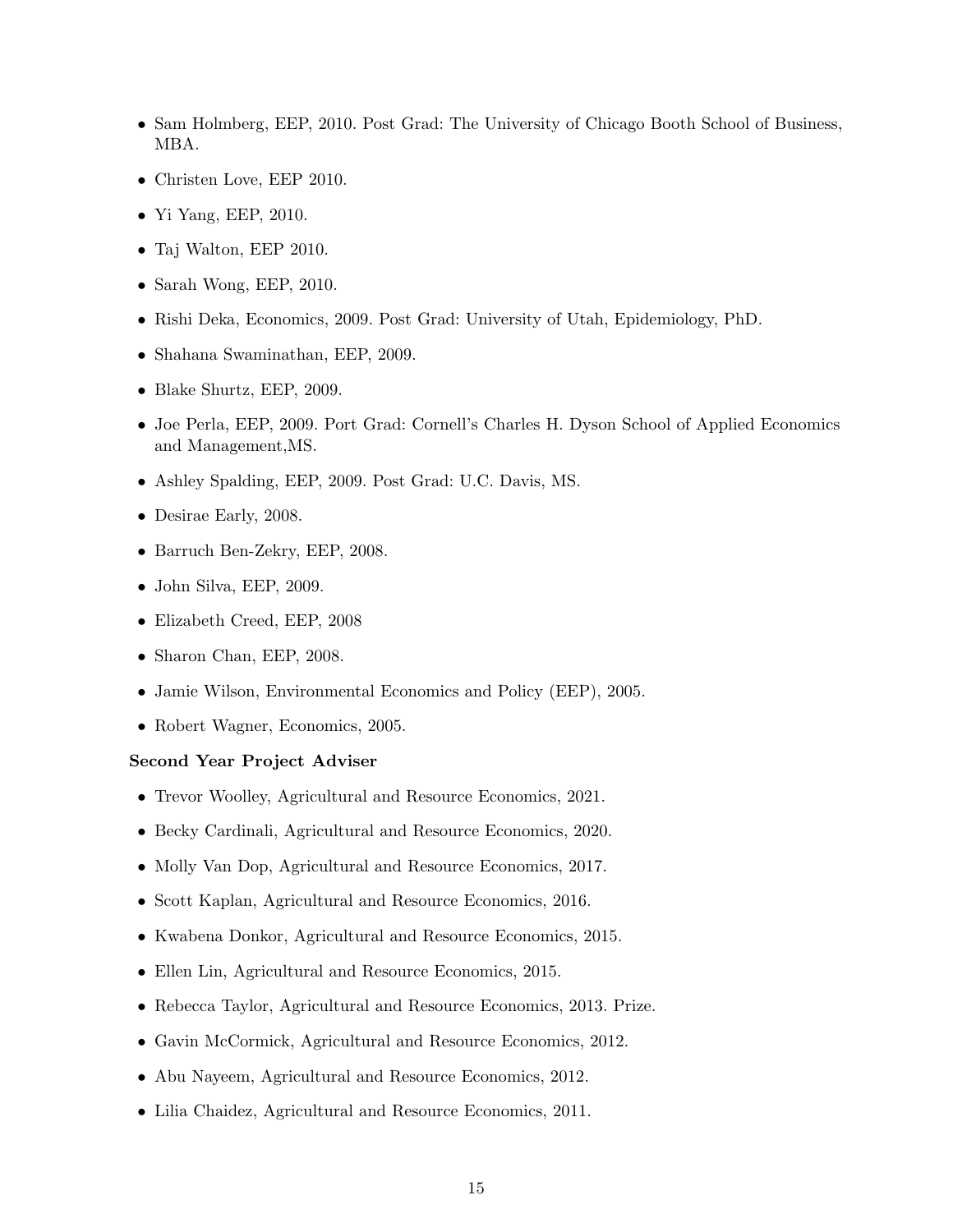- Renato Seixas, Agricultural and Resource Economics, 2011.
- Yongdong Liu, Agricultural and Resource Economics, 2011.
- Tiffany Shih, Agricultural and Resource Economics, 2010.
- Lydia Ashton, Agricultural and Resource Economics, 2010.
- Alex Solis, Agricultural and Resource Economics, 2009.
- Jessica Rider, Agricultural and Resource Economics, 2009.
- Leslie Martin, Agricultural and Resource Economics, 2008.
- Rocio Titiunik, Agricultural and Resource Economics, 2006.
- Kristin Kiesel, Agricultural and Resource Economics, 2005.
- Jennifer Brown, Agricultural and Resource Economics, 2005. Prize

#### Mentoring Undergraduate Apprentices

- 2022 Shirly Xue, Jack Weaver, Randol Yao, Ritvik Iyer, Silvestre.
- 2021 Shirly Xue, Randol Yao, Jack Weaver, Jerry Zhu, Nica Campbell, Jackie Copfer.
- 2020 Jack Weaver, Javier Duarte, Ammar Bhaiji, Yeeun Moon, Susie Warner, Cesar Madrigal, Hyewon Lee, Grace Huang, Zixia Huang, Jackie Copfer, Nica Campbell, Rupsha Debnath, Cesar Emmanuel Madrigal, Christina Chao, Michael Quiroz, Sahil Dhandi, Aaron Saliman, Deborah Chen, Gustavo Gurrola, Yingxi Zhou, Jooee Karwande, Ines Robo, Ariana Jessa, Jerry Zhu, Drake Hayes, Young Park, Sahil Dang, Lila Englander, Kaylee Popovich, Marine Science, Jenny Yu, Leonard Qian, David Coats, Richard Lam, Michael Quiroz, Jerry Zhu.
- 2019- Drake Hayes, Emaan Siddique, April You, Ryan Andresen, Tyler Jacobson, Hoiyu (Yoyo) Ko, Sindhu Sundar, Eva Yang, (James) Seung-Moon Kang, Copeland Laris, Elisa Thomas, SoYun Kim, Kimberly Robledo, Jason Liu, Michael Quiroz, Anqi Chen, Amanda Gold, Julie Maeng, Ryan Andresen, Nan Hou, Youssef Andrawis, David Coates, Josh Dibbles, Isabelle Meyers, Liam Howell, Ben Hicks, Renee Serota, Matt Chill, Yihui Zhu, Kipper Breven, Jenny Yu, Matt Chill.
- 2018- Anna Mazur, Owen Shao, Sirjan Kafle, Arman Cuneo, Lillian Holmes, Nora Abushaaban, Khushi Patel, Eva Yang, Teresa Yu, Seung-Moon Kang, Hoiyu (Yoyo) Ko, Echo Sun, Jiaru Cai, Jiayi Guo, Claudia Johan, Sanchit Kapoor, Paul Shao, Thomas Poloniato, Selena Kim.
- 2017 Abigail Kirk, Christina Kaser, Emily Barber, Poojan Thakrar, Nick Atchinson, Saranbyamba Batdorj, Austin Olah, Yichi Zhang.
- 2016- David Castaneda, Kai Sheng, Sammy Gold, John Yaw, Yiting Chen, Kevin Ong, Yuqiao Liang, Sofia Gomez-Gudiel.
- 2015 Ben Miroglio, Edwin Tanudjaja, Kevin Jung, Kate Adolph, Emma Roos-Collins, Xin Yi Zhang, Crystal Tsai.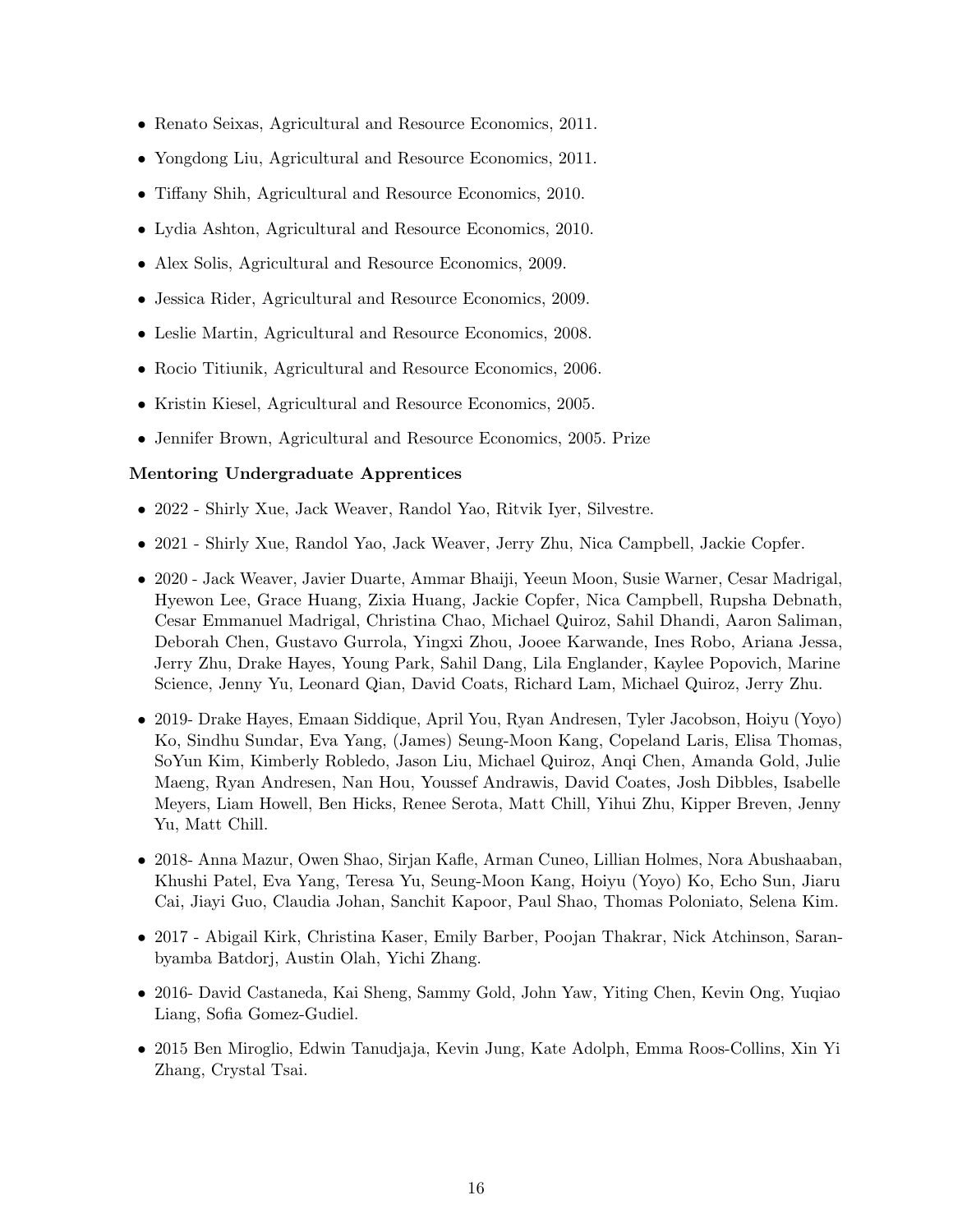- 2014- Corinna Su, Katherine Kai, Nikhil Rao, Samantha Derrick, Kourosh Adlparvar, Kate Adolph, Tian Shen, Sarah Zou, Tess Webb Dunlap, Claire Kelly, Edwin Tanudjaja, Gary Richmond, Lucas Segil, Valentina Fung.
- 2013 Angela Hu, Daniel Sparks, Joanne Jiang, Nelya Trofimuk, Samantha Derrick, Kathy Hua, Ye Zheng, Diana Li, Ishita Arora, Caitlin Croks, Ben Miller, Kate Adolph, Samantha Derrick, Chris Miller Rosales, Lucas Segil, Valentina Fung, Nikhil Rao, Selina Shen, Sarah Zou.
- 2012 Fanglin Sun, Selina Li, Mounir Fellahi, Kevin Tanouye, Ishita Arora, Karen Yao, Caitlin Crooks, Brian Mitchell, Zack Froeberg, Jonathan Arenas, Diana Li, Nelya Trofimuk
- 2011 Hannah Markee, Erika Rothschild, Michael Chung, Roni Hilel, Robert Lee, Natalie Goldberg, Xiao Lu Wang, Lewis Bichkoff, Caitlin Crooks, Xiao Han, Raymond Gong, Eben Margolis, Ronald Chan, Peter Conner, Andrew Udeshi, Yann Panassie, Hana AlBarazi, Kyle Kennely
- 2010 Michelle Kim, Adrineh Minassian, Jennifer Kao, Julie Zhu. Breig, Zachary,Caldwell, Sydnee,Cortez, John, Goin, Dana, Hau, Leslie, Kwan, Catherine, Ohnsat, Steven, Parks, Moon, Clement Kao, Farah Ereiqat, Ellie Laidlaw, Colin Kerrigan, Ting Yin (Tiffany) Wong, Alfredo Garcia, Sabine Johnson.
- 2009 Rica Garcia, Jennifer Kao, Tulsi Patel, David Garber, Keiko Ohashi, Furai Xi, Sam Holmberg
- 2008 Prashant Shukla, Christen Love, Maggie Crawford, Courtney Groden, Victoria Eng, Kevin Kailath, Fukumi Watanabe
- 2007- Barruch Ben-Zekry, Hillary Carson, Rishiraj Deka, Vivian Lee-Su, Prashant Shukla, Chris Lau, Mukund Ramachandran SPUR: Hahnia Kwan, Natalie Kwan, Jonathan Lee, Fanny Yan.
- 2006- Kyle Birchard, Grant Chen, Elizabeth Creed, Patricia Javier
- 2005- Amy Leung, Katan Patel
- 2004- Elise Krumholz

### **AWARDS**

- Finalist to the INFORMS Society of Marketing Science 2020 Long Term Impact Award, 2020.
- College of Natural Resources Distinguished Teaching Award, 2017
- CNR Junior Faculty and CE Specialist Award, 2008.
- U.C. Berkeley Regents Junior Faculty Fellowship, 2007.
- Sarlo Distinguished Grad. Stud. Mentoring Award (w/ Max Auffhammer), 2007.
- Young Economist Award, European Association Research Ind. Econ., 2004.
- Competition Policy Center Thesis Prize (joint w/ Justine Hastings), 2002.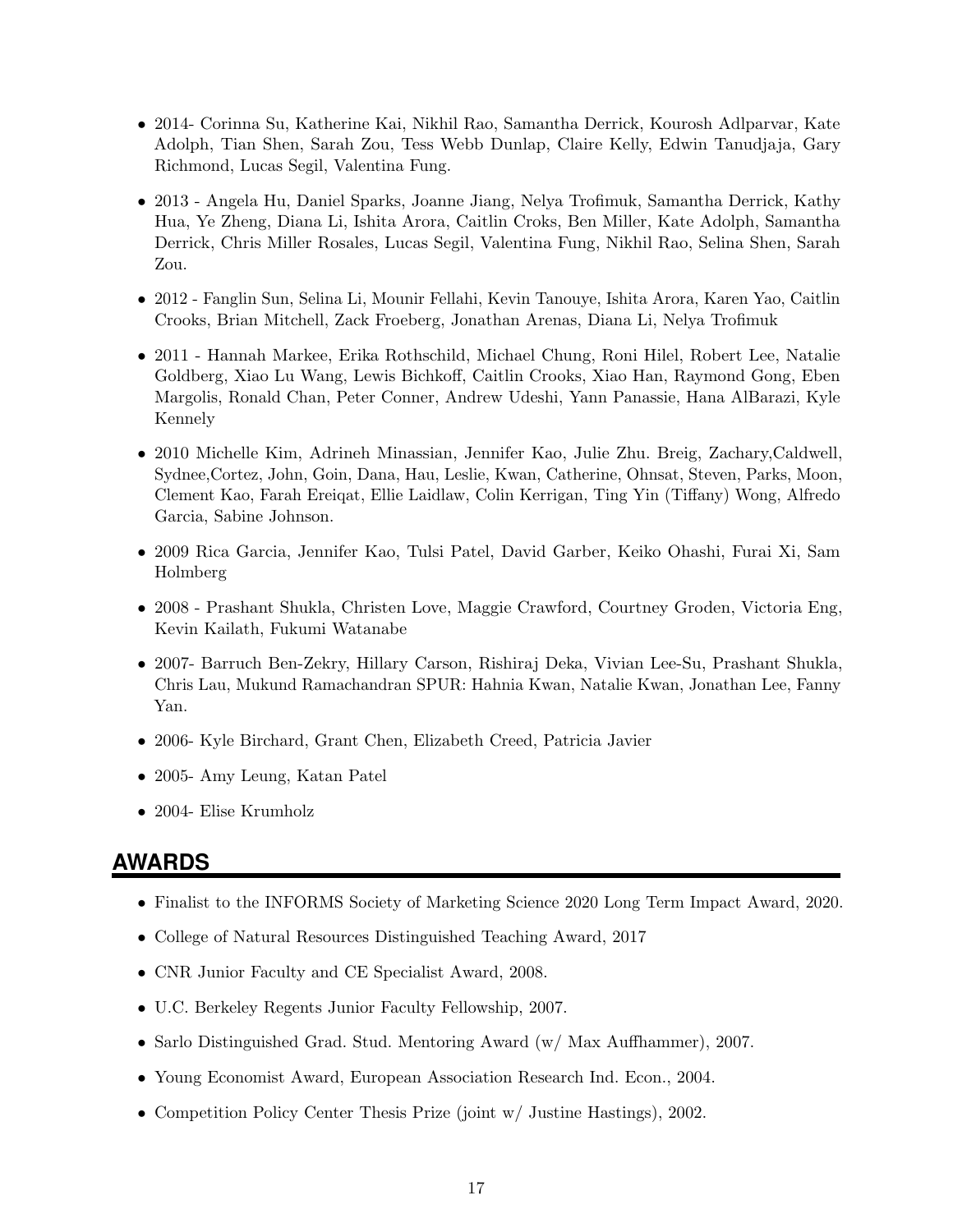- Fellowship from Calouste Gulbenkian Foundation, Portugal, 2001.
- Fellowship from Luso-American Foundation for Development, Portugal, 2000.
- Fellowship from Fundação para a Ciencia e Tecnologia, 1996-99.
- Fellowship from Luso-American Foundation for Development, 1996-99.
- Award Banco de Portugal, best GPA in the B.A. in Economics at Universidade Católica Portuguesa, 1994.
- Excellence Award Banco Português de Investimento and from the Alumni Association of Universidade Católica Portuguesa, 1994.

## **GRANTS**

- NIH Evidence Grant, with Stanford, UCSF, 2018-2022.
- USDA cooperative grant, 2016-2019.
- Cal Recycling Grant, 2016-2017.
- FoodAPS, University of Kentucky Center for Poverty Research, University of Illinois, USDA, 2015-16.
- CARB Grant 2013-2014
- California Sea Grant, 2013.
- National Research Initiative Grant USDA-NRICGP, 2008-2010 (co-PI Jill McCluskey, Hailey Chouinard)
- Giannini Foundation Mini-Grants, 2003-2004, 2004-2005,2005-2006, 2006-2007, 2007-2008, 2008-2009, 2009-2010, 2010-11, 2017-2018, 2019-2020, 2020-21, 2021-22.
- AES Grant, 2002-2008, 2008-2010.
- COR Junior Faculty Research Grant, Berkeley, 02-03,03-04,04-05,05-06.
- COR Grant, Berkeley, 06-07, 07-08, 08-09, 09-10, 10-11.
- USDA Coop, 2003, 2008.
- France Berkeley Fund, 2009.

## **TEACHING**

• Spring Semester, [EEP 118 Applied Econometrics](https://nature.berkeley.edu/advising/majors/environmental-economics-and-policy/courses) Formulation of a research hypothesis and definition of an empirical strategy. Regression analysis with cross-sectional, time-series, and panel data; econometric methods for the analysis of qualitative information; hypothesis testing. The techniques of statistical and econometric analysis are developed through applications to a set of case studies and real data in the fields of environmental, resource, and international development economics. Students learn the use of a statistical software for economic data analysis.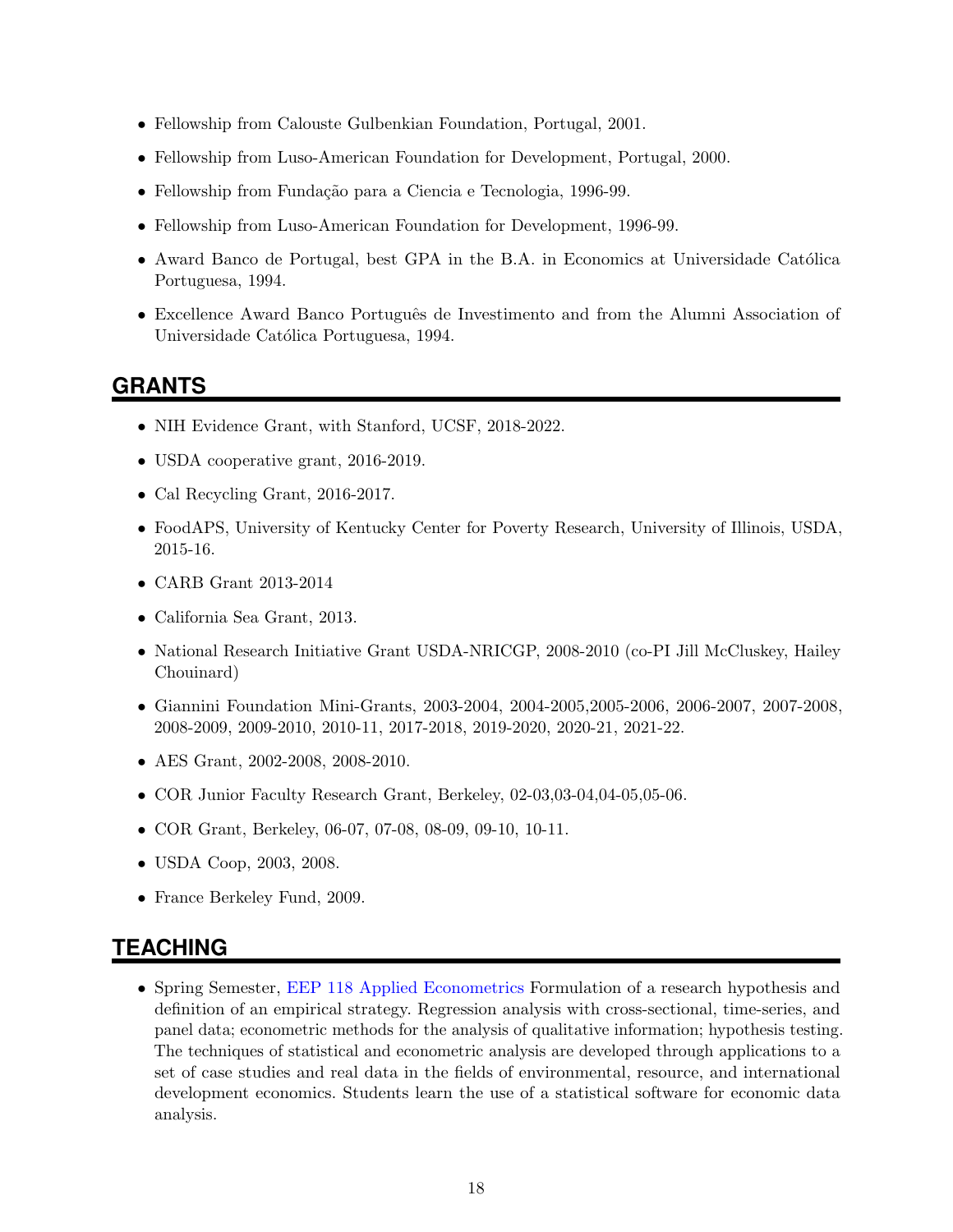- Spring Semester, [ARE 212 Econometrics: Multiple Equation Estimation](https://registrar.berkeley.edu/scheduling/academic-scheduling/final-exam-guide-schedules) Introduction to the estimation and testing of economic models. Includes analysis of the general linear model, asymptotic theory, instrumental variable, and the generalized method of moments. In addition, a survey of time series and limited dependent variables.
- Spring Semester, [DEVP 225 Innovation, Product Development, and Marketing](https://classes.berkeley.edu/content/2019-spring-devp-225-001-lec-001) This course will introduce the basic concepts of innovation, product development, and marketing in developing countries. Students will analyze alternative knowledge and innovation systems, and the role of public and private sector interactions. The course will also introduce models of technology transfers, adoption, and diffusion of technology, as well as introduce students to basic principles of marketing, assessment of consumer choices, and the challenge of bringing to market efficient solutions to meet customer needs.

## **UNIVERSITY AND PUBLIC SERVICE**

- Member, Working Group (WG) E,"Strengthening the College Community," RCNR Strategic Planning, 2022.
- 2022 AAEA Annual Meeting Topic / Reviewer.
- Scientific Advising Committee, Research in Economics and Management (NIPE) of the University of Minho, Portugal, 2021–.
- External International Reviewer, Commitee Member, Agência de Avaliação e Acreditação do Ensino Superior-A3ES, Economia, Portugal, Gabinete de Estudoes e Analise, 2021-22.
- Vice Chair, ARE, 2021-22.
- Faculty Search Recruiting Committee, ARE, 2021-22.
- Faculty Diversity Equity Inclusion and Belonging Liaison, Search Committee, 2021-22.
- 2021 IIOC Rising Stars Productivity and Vertical Relationships, Chair, April 2021.
- 2021 AAEA Annual Meeting Topic / Reviewer.
- IIOC Program Committee, Industrial Organization Society, 2021.
- Committee 2020, AAEA meetings.
- Rausser CNR Committee Climate Literacy, 2020 2021.
- IIOC Program Committee, Industrial Organization Society, 2020.
- EAAE Seminar Program Committee, Garda Italy, 2020.
- IIOC Program Committee, Industrial Organization Society, 2019.
- Chair of the CNR Honors Program, 2016- present.
- Topic Leader, Food and Agricultural Marketing Section, 2018 AAEA meetings.
- Campus Ad Hoc Review Committee Chair, U. C. Berkeley, 2018.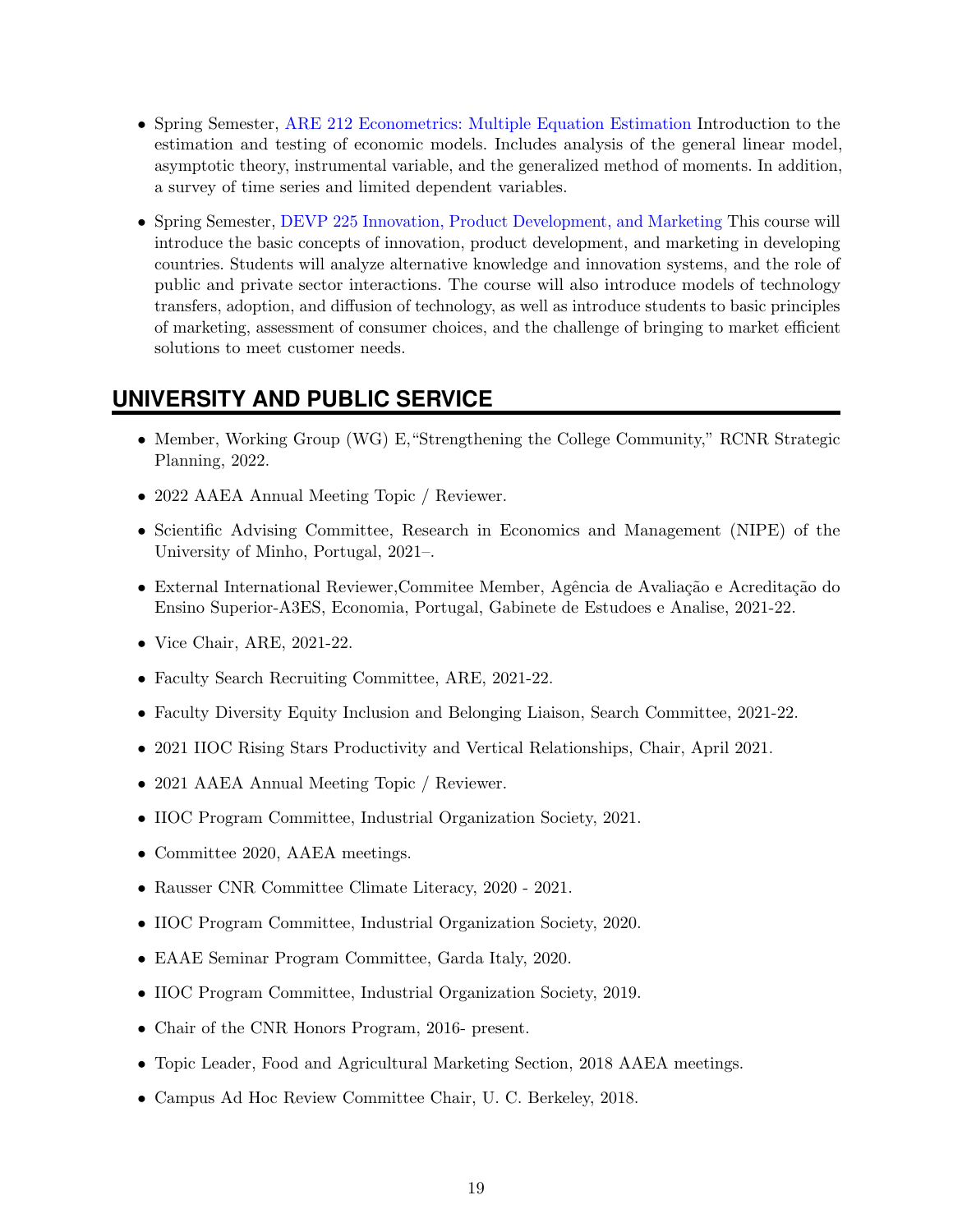- Campus Ad Hoc Review Committee Member, U. C. Berkeley, 2017.
- IIOC Program Committee, Industrial Organization Society, 2018.
- Chair, AE Recruiting Committee, ARE, 2017-2018.
- Member, CNR Dean Search Committee, 2017-2018.
- Reviewer, Food and Agricultural Marketing Section of the 2017 AAEA Meetings.
- Member, Student Faculty Relations Committee, CNR, 2016-present.
- Scientific Committee, 11<sup>o</sup> Encontro Anual do Portuguese Economic Journal, Economia do Departamento de Economia e Sociologia, Universidade de Trás-os-Montes e Alto Douro, Portugal, July, 2017.
- Vice Chair, Department of Agricultural and Resource Economics, 2015-2018.
- CNR Food Systems minor Review Committee, 2015
- Scientific committee, 9th Meeting of the Portuguese Economic Journal", 2015.
- Task Force on Graduate Student and Postdoc Professional Development, U. C. Berkeley, 2013-14.
- COMS, elected Member, U. C. Berkeley, 2012- 2014.
- COMS, elected Member, U. C Berkeley, 2014- present
- EXCOM, CNR, U. C. Berkeley, 2013- present., chair 2013-2014.
- Recruiting Committee, ARE, U. C. Berkeley, 2012-2013.
- Committee for the AAEA dissertation award for the year of 2012, 2013.
- EARIE conference Scientific Committee, 2012, 2013.
- Assoc of Southern-European Economic Theorists, Scientific Committee, 2011.
- Co-chair of Placement Committee for ARE PhD students, 2010-present.
- Second Year Project ARE Committee, 2008-2009, 2009-2010, 2010-2011.
- CNR Course and Curriculum Committee Chair, 2008-2009.
- Committee for 2009 CNR Commencement Speaker, 2009.
- AAEA selection committee, 2008, 2009, 2010, 2011, 2012. 2013
- Undeclared major Faculty Adviser, 2006- 2008.
- Co-chair of Placement Committee for ARE PhD students, 2002, 2003, 2004, 2005, 2006.
- Subcommittee on Curriculum and Enrollment of the College of Natural Resources, 2003.
- Committee on Environment and Business Program Major, 2002.
- Committee for the AAEA dissertation award for the year of 2003.